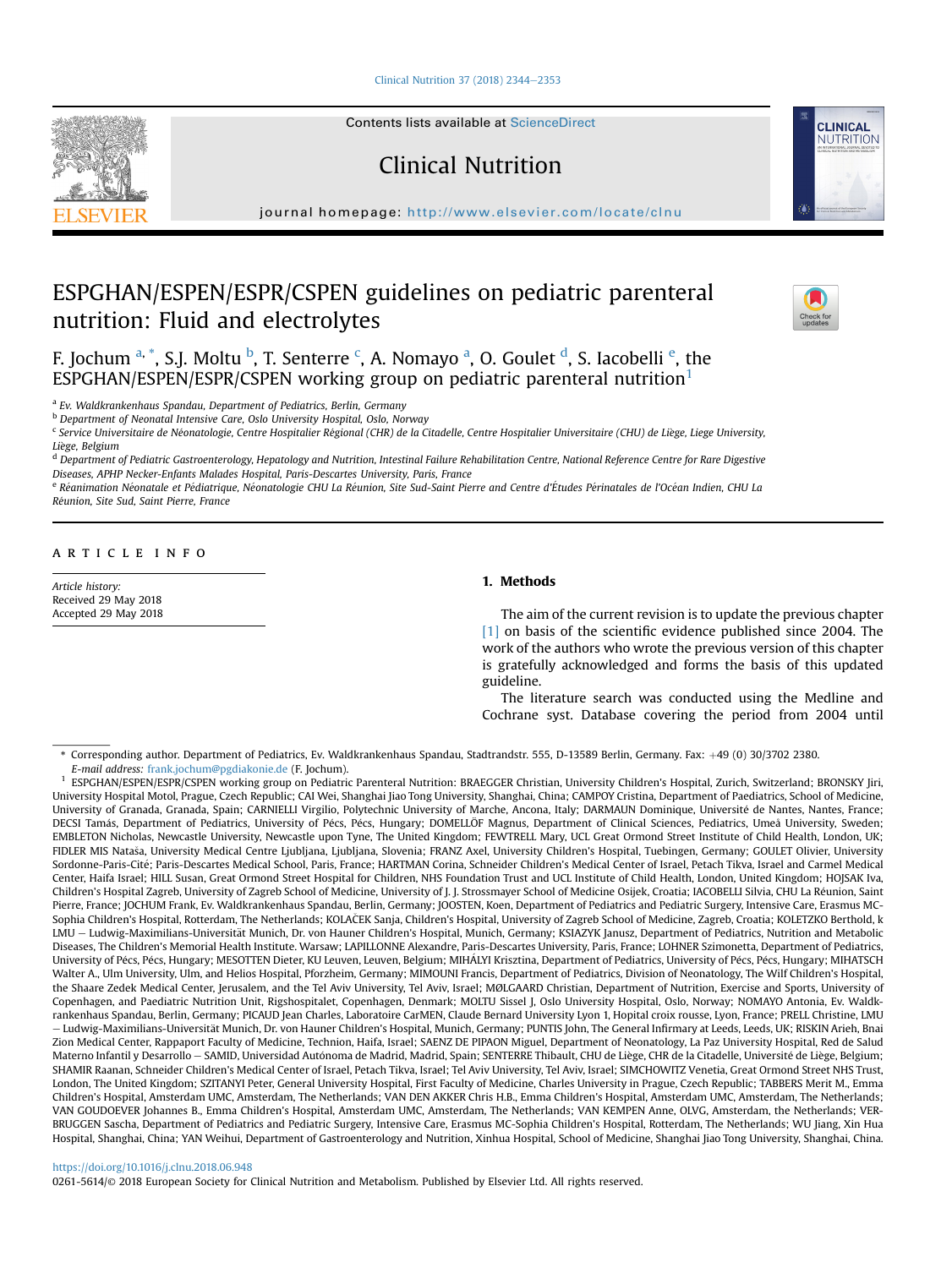Table: Recommendations on fluid and electrolytes

|        | Neonates during the transition phase (phase I)                                                                                                                                                                                                                                                                                        |
|--------|---------------------------------------------------------------------------------------------------------------------------------------------------------------------------------------------------------------------------------------------------------------------------------------------------------------------------------------|
| R 6.1  | In term neonates, postnatal weight loss generally occurs during the first 2–5 days of life and should not usually exceed 10% of birth weight (LoE 2++,                                                                                                                                                                                |
|        | RG 0, conditional recommendation)                                                                                                                                                                                                                                                                                                     |
| R 6.2  | In ELBW and VLBW infants, $7-10\%$ weight loss seems to be adequate taking into account their higher body water content and the adverse complications                                                                                                                                                                                 |
|        | associated with fluid overload (LoE $2++$ , RG B, strong recommendation)                                                                                                                                                                                                                                                              |
| R 6.3  | A gradual increase of fluid intake is recommended in preterm and term neonates after birth (LoE 3, RG B, strong recommendation)                                                                                                                                                                                                       |
| R 6.4  | Electrolytes (Na, Cl and K) should be supplied starting during phase I/contraction of ECF compartment/initial loss of body weight (LoE 3, RG 0, strong<br>recommendation)                                                                                                                                                             |
| R 6.5  | Cl intake should be slightly lower than the sum of Na and K intakes (Na + K-Cl = $1-2$ mmol/kg/d) to avoid excessive Cl intakes and risk of iatrogenic<br>metabolic acidosis (LoE 3, RG 0, strong recommendation)                                                                                                                     |
| R 6.6  | In ELBW and VLBW infants, Na and K may be recommended from the first day of life when giving the recommended high amino acids and energy supply,<br>providing that urine output is ascertained, and taking into account the potential for the development of nonoliguric hyperkaemia (LoE $2+$ , RG 0, conditional<br>recommendation) |
| R 6.7  | It should be recognized that the needs of individual patients may deviate markedly from the ranges of generally recommended intakes depending on clinical<br>circumstances such as fluid retention, dehydration or excessive water losses, or others (GPP, strong recommendation)                                                     |
|        | Neonates during intermediate phase (phase II)                                                                                                                                                                                                                                                                                         |
| R 6.8  | After initial postnatal weight loss, birth weight should usually be regained by $7-10$ days of life (GPP, conditional recommendation)                                                                                                                                                                                                 |
|        | Neonates during the phase of stable growth (phase III)                                                                                                                                                                                                                                                                                |
| R 6.9  | Fluid and electrolyte homoeostasis should be maintained while the infant is gaining appropriate weight during the phase of stable growth (LoE 3, RG B, strong<br>recommendation)                                                                                                                                                      |
|        | Children and infants beyond the neonatal period                                                                                                                                                                                                                                                                                       |
| R 6.10 | Requirements for fluid and electrolytes for infants and children (beyond the neonatal period) on PN are mainly based on empirical evidence and                                                                                                                                                                                        |
|        | recommendations are presented in Table 5 (LoE 4, RG 0, strong recommendation)                                                                                                                                                                                                                                                         |
| R 6.11 | The Holliday and Segar formula for calculating the maintenance water needs in children by determining caloric/water needs from weight (see Table 4) is stil<br>regarded appropriate in the clinical setting (GPP, strong recommendation)                                                                                              |
|        | R 6.12 Ceperally an isotopic fluid should be used as intravenous fluid for "maintenance bydration" in sick children especially during the first 24 h. However, this should                                                                                                                                                            |

R 6.12 Generally, an isotonic fluid should be used as intravenous fluid for "maintenance hydration" in sick children especially during the first 24 h. However, this should not delay the initiation of PN if PN is indicated (LoE  $1+$ , RG A, strong recommendation)

R 6.13 It should be recognized that the needs of individual patients may deviate markedly from the ranges of recommended fluid intakes depending on clinical circumstances such as fluid retention, dehydration or excessive water losses (GPP, conditional recommendation)

December 2014. The systematic literature review was performed by the Hungarian Branch of the German Cochrane Centre/Nutritional Research Unit; Department of Paediatrics, University of Pécs (by Szimonetta Lohner and her team). The search strategy was developed on basis of the strategy and the keywords of the 2005 Guidelines [\[1\].](#page-7-0) The language restriction used at the search 2004 (publication in English or German language) was discontinued. Search items used were "neonate", "preterm infants", "infants", "children", "fluids", "sodium", "potassium", and "chloride" as well as some of their boolean combinations. Further literature on "fluid and electrolytes" not covered by the search were included in the updated version if it came to attention of the authors.

## 2. Introduction

Most published studies on the adaptation processes of water and electrolyte metabolism relate to the preterm neonate who may develop important and deleterious fluid and electrolytes anomalies during the first week of life. Studies on water and electrolyte metabolism in older paediatric patients are limited. Therefore, recommendations for children are often based on extrapolation from data in neonates and adults.

## 3. Fluid

Water is the major component of the human body at any age and is an essential carrier for nutrients and metabolites. Water and electrolyte requirements are usually proportional to growth rate. Needs per unit body mass are very high in neonates and decrease with age until adulthood  $[2]$ . Total body water is divided into two compartments: intracellular fluid (ICF) and extracellular fluid (ECF). The total volume of ICF increases with the number and size of body cells during body growth. ECF is subdivided into intravascular and extravascular components as well as a ''third space'' which characterises free fluid in preformed body compartments under physiological (urine, cerebral spinal fluid, etc) and pathological conditions (ascites, pleural effusions, etc).

During intrauterine life, particularly during the third trimester of gestation  $[2-4]$  $[2-4]$  $[2-4]$ , body water content decreases along with the relative increase in fat mass. Extremely low birth weight (ELBW, <1000 g) and very low birth weight (VLBW, <1500 g) infants have low body fat content and a higher percentage of lean body mass and body water than older infants, which is related to high water turnover. In premature infants, a daily weight gain of 15 g/kg results in a net storage of about 12 ml of water (~80% of weight gain). Water contributes almost 90% of body weight in the 24 week old foetus, nearly 75% in term infants, and around 50% in adults [\[2,3\].](#page-7-0) The proportion of ECF (intra- and extravascular) also decreases during infancy up to adulthood. Blood volume in neonates is 85-100 ml/kg body weight compared to 60-70 ml blood volume/ kg body weight in adolescents and adults [\[5\]](#page-7-0).

Water turnover is high in neonates and decreases with increasing age and the concomitant decrease of metabolic rate and growth velocity [\[6\]](#page-7-0). Water turnover, like energy turnover, is related to lean body mass and has no close relationship to body fat mass. In the assessment of fluid balance, metabolic water production may be of particular importance in paediatric patients because of their high metabolic rates. Endogenous water production equals 0.6, 1.0, and 0.4 ml water per gram of carbohydrates, fat and protein oxidised respectively [\[7\]](#page-7-0). Evaporation of water from upper respiratory passages accounts for approximately one third of net insensible water loss  $\lceil 8 \rceil$  and reaches the level of 0.8–0.9 ml/kg per hour in premature infants, 0.5 ml/kg per hour in term neonates [\[9\],](#page-7-0) 0.4 ml/kg per hour in older children and 0.3 ml/kg per hour in adolescents [\[10\].](#page-7-0)

Many of the regulatory processes involved in fluid and electrolyte balance have limitations in paediatric patients because of immaturity or limited efficacy [\[11\].](#page-7-0) The renal glomerular surface area available for filtration is small in preterm and term neonates compared to that in older infants and adults [\[12\]](#page-7-0). In neonates, glomerular filtration rate increases significantly during the first week of life [\[13\]](#page-7-0) and continues to rise over the first two years of life [\[14\]](#page-7-0). The velocity of this increase is slower in premature infants and needs to be considered when estimating fluid and electrolyte physiology in these infants [\[15\].](#page-7-0)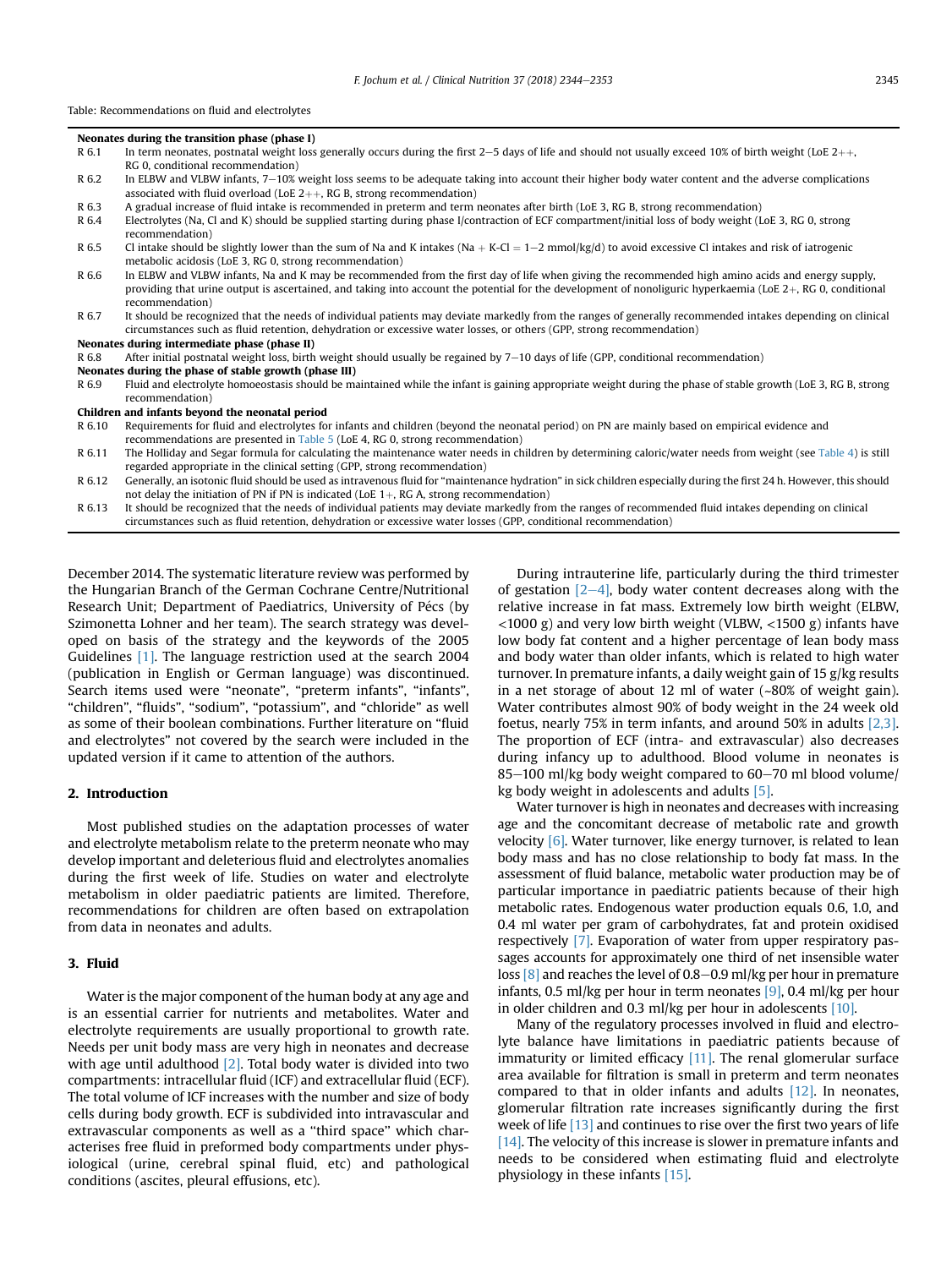Immaturity of the distal nephron with an anatomically shortened loop of Henle leads to reduced ability to concentrate urine [\[16\].](#page-7-0) Maximum urinary concentrations are up to 550 mosm/l in preterm infants, and 700 mosm/l in term infants, compared to 1200 mosm/l in adults [\[17\].](#page-7-0) Neonates may be placed at risk for volume depletion when a high renal solute load cannot be compensated for by the ability to produce concentrated urine. Although hormonal factors i.e. the renin-angiotensin-aldosterone system, and the arginine-vasopressin-axis are mature early in gestation, the effects are limited by renal immaturity [\[18\].](#page-7-0) Thus, in VLBW infants urine output may frequently increase above 5 ml/kg/ h. In preterm infants a lower plasma oncotic pressure and higher permeability of the capillary wall [\[19\]](#page-7-0) also enhance the shift of water from the intravascular to the interstitial compartment. This puts preterm infants at an increased risk of oedema, especially under pathologic conditions such as sepsis [\[20\].](#page-7-0)

## 4. Electrolytes

Sodium (Na) is the principal cation of the ECF and Na concentrations influence intravascular and interstitial volumes. Na excretion occurs primarily through urine, but also through sweat and faeces. Chloride (Cl) is the major anion of the ECF. The exchangeable Cl remains relatively constant per unit of body weight at different ages. Even if chloride balance usually parallels that of sodium, and so it is strictly correlated to the extracellular volume balance, chloride losses and excretion can also occur independently from sodium, mainly in equilibrium with bicarbonate status [\[21\].](#page-7-0) The daily turnover of Cl is high. Renal conservation occurs with tubular reabsorption of 60-70% of the filtrated Cl. In addition, Cl is involved in maintaining osmotic pressure, hydration, and ionic neutrality. Na and Cl are also the major ions influencing the 'strong ion difference' (SID), one of the 4 systems acting on blood pH. According to the Stewart's approach, the concept of SID is used to help explain "metabolic" acid base abnormalities associated with changes in chloride concentration [\[22\]](#page-7-0). A decrease in the SID will result in an acidifying effect on plasma. The SID is calculated as the charge difference between the sum of measured strong cations (Na<sup>+</sup>, K<sup>+</sup>, Ca<sup>2+</sup>, and Mg<sup>2+</sup>) and measured strong anions (Cl<sup>-</sup>, lactate) [\[23\]](#page-7-0). As both Na<sup>+</sup> and Cl<sup>-</sup> are the major strong ions in plasma, the SID calculated as the simply difference between sodium and chloride represents one independent variable determining the hydrogen ion and the bicarbonate ion concentrations; so, an increase in the plasma Cl relative to Na<sup>+</sup> decreases the plasma SID and lowers the pH  $[24]$ .

Potassium (K) is the major intracellular cation and the K pool correlates well with the lean body mass. The intracellular K concentration is dependent on Na/K-ATPase activity which can be impaired if there are insufficient supplies of oxygen and energy [\[25\]](#page-7-0). Ten percent of the K body pools are not exchangeable (bone, connective tissue, cartilage). Extracellular K concentration is not always related to intracellular concentration. In addition, intra- to extracellular K shifts can occur, e.g. in acidotic states through exchange with H ions.

Incidental gastrointestinal and skin electrolyte losses are very low. In neonates Na gastrointestinal losses represent 0.1–0.2 mmol/ kg/d in premature infants and around  $0.01-0.02$  mmol/kg/d in term infants [\[26\].](#page-7-0) Electrolyte losses may be increased under pathological conditions like bowel obstruction, ileostomy, pleural effusions, peritoneal drainage, and external cerebrospinal fluid drainage. Under these circumstances the electrolyte losses due to lost fluids can only be estimated and continuous monitoring of serum electrolytes is recommended (see section monitoring below).

On the other hand it may be of importance that considerable amounts of Na and K may be supplied along with drugs (e.g. benzylpenicillin) and minerals that are prepared as Na or K salts (e.g. phosphates). Similarly, sources of Cl are numerous while on parenteral nutrition (PN), e.g. normal saline, amino acid and calcium solutions.

## 5. The neonatal period

Immediate adaptation processes after birth affect the metabolism of water and electrolytes as a result of discontinuation of placental exchange with a relative immaturity of physiological processes. Birth also implies the onset of thermoregulation and sometimes considerable insensible water losses. Subsequent adaptation includes the onset of autonomic renal regulation of fluids and electrolytes, and intake of fluids and other nutrients.

The time course of adaptation may be divided into three major phases [\[10\]:](#page-7-0)

- Phase I: transition. The immediate postnatal phase is characterised by an initial relative oliguria [\[27\]](#page-7-0) lasting hours to days, and considerable insensible water losses via the immature skin. It is followed by a diuretic phase lasting some days, and progressive diminished insensible water losses along with increasing cornification of the epidermis. During this transitional phase, body fluid compartments are rearranged by isotonic or hypertonic (i.e. hypernatriemic and hyperchloremic) contraction of the ECF compartment. Continuing natriuresis (as present during foetal life) also occurs during this phase of transition [\[28\].](#page-7-0) Phase I usually ends when maximum weight loss has occurred.
- Phase II: the intermediate phase corresponds to the period between minimal weight (maximal weight loss) and return to birth weight. In premature neonates  $-$  especially in ELBW and VLBW infants  $-$  urine output might still be high with high Na excretion during this phase. The duration of the intermediate phase varies in length, but birth weight is usually regained by  $7-10$  days of life in normal breastfed term infants.
- Phase III: stable growth is characterized by continuous weight gain with a positive net balance for water and electrolytes.

5.1. Phase I/transition

| R 6.1 | In term neonates, postnatal weight loss generally occurs during<br>the first 2-5 days of life and should not usually exceed 10% of<br>birth weight (LoE $2++$ , RG 0, conditional recommendation,                                                                                                                                                             |
|-------|---------------------------------------------------------------------------------------------------------------------------------------------------------------------------------------------------------------------------------------------------------------------------------------------------------------------------------------------------------------|
| R 6.2 | strong consensus)<br>In ELBW and VLBW infants, 7-10% weight loss seems to be<br>adequate taking into account their higher body water content<br>and the adverse complications associated with fluid overload<br>(LoE $2++$ , RG B, strong recommendation, strong consensus)                                                                                   |
| R 6.3 | A gradual increase of fluid intake is recommended in preterm<br>and term neonates after birth (LoE 3, RG B, strong<br>recommendation, strong consensus)                                                                                                                                                                                                       |
| R 6.4 | Electrolytes (Na, Cl and K) should be supplied starting during<br>phase I/contraction of ECF compartment/initial loss of body<br>weight (LoE 3, RG 0, strong recommendation, consensus)                                                                                                                                                                       |
| R 6.5 | Cl intake should be slightly lower than the sum of Na and K<br>intakes (Na + K-Cl = $1-2$ mmol/kg/d) to avoid excessive Cl<br>intakes and risk of iatrogenic metabolic acidosis (LoE 3, RG 0,<br>strong recommendation, strong consensus)                                                                                                                     |
| R 6.6 | In ELBW and VLBW infants, Na and K may be recommended from<br>the first day of life when giving the recommended high amino<br>acids and energy supply, providing that urine output is<br>ascertained, and taking into account the potential for the<br>development of nonoliguric hyperkalaemia (LoE $2+$ , RG 0,                                             |
| R 6.7 | conditional recommendation, strong consensus)<br>It should be recognized that the needs of individual patients may<br>deviate markedly from the ranges of generally recommended<br>intakes depending on clinical circumstances such as fluid<br>retention, dehydration or excessive water losses, or others (GPP,<br>strong recommendation, strong consensus) |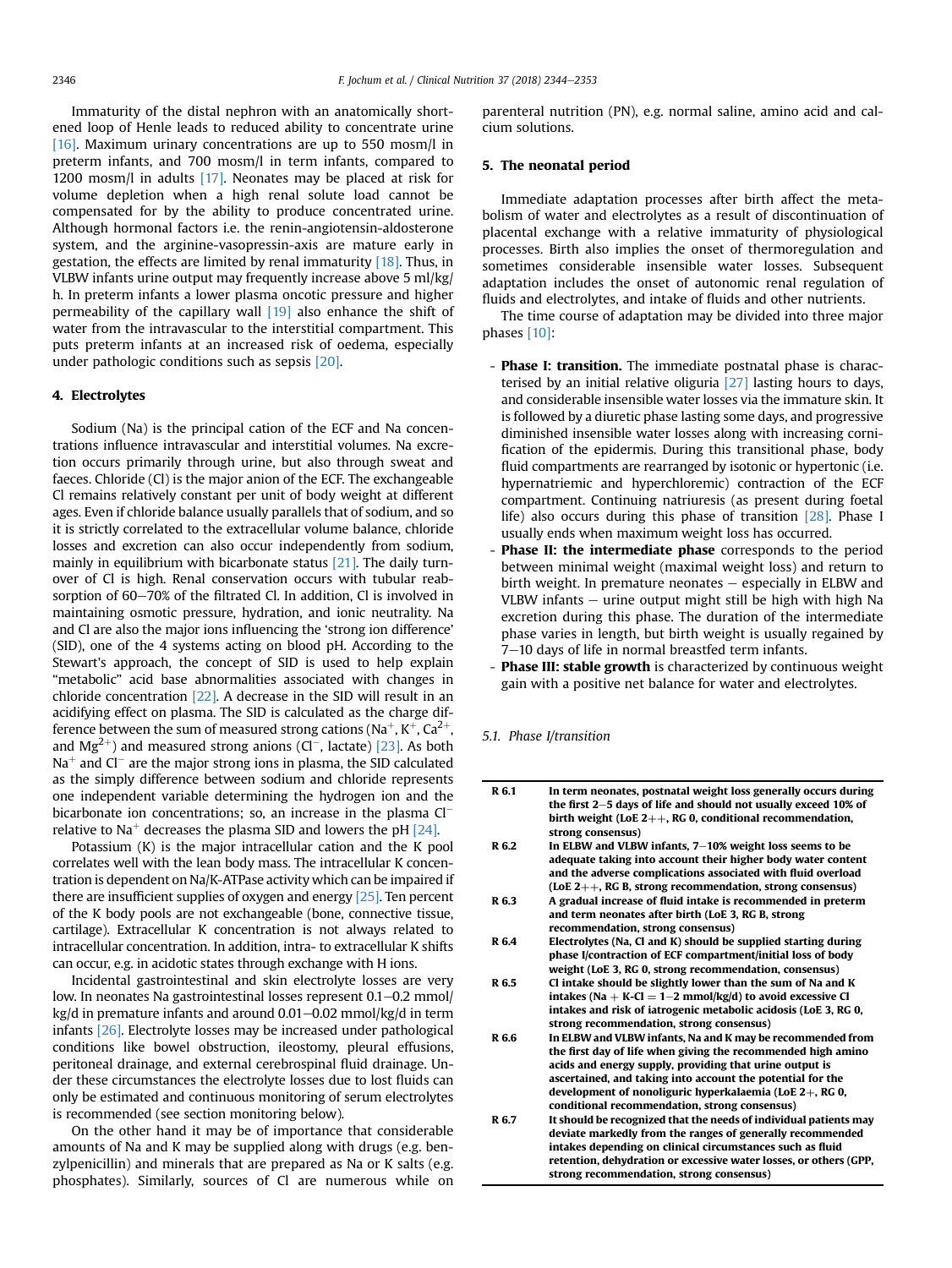The goals for fluid and electrolyte administration during this phase are to [\[11\]:](#page-7-0)

- allow contraction of ECF with negative water and Na balance but without compromising intravascular fluid volume and cardiovascular function and while maintaining normal serum electrolyte concentrations;
- secure a sufficient urinary output without oliguria  $\langle$  <0.5–1.0 ml/ kg per hour) for longer than 12 h;
- ensure regulation of body temperature by providing enough fluid for transepidermal evaporation.

During the postnatal transition phase, body fluid compartments are rearranged by isotonic or hypertonic contraction. Normally the phase occurs without oliguria  $\left($  <0.5-1 ml/kg/h within 12 h), electrolyte disturbances, and/or acidosis. Expected postnatal weight loss depends on hydration status at birth, e.g. intrauterine growthrestricted neonates typically lose less weight than eutrophic neonates. Environmental factors and nutritional intakes also significantly influence postnatal weight loss. Double wall incubators reduce insensible water loss in VLBW neonates by about 30% when a humidity of 90% is used at thermo-neutral temperature. After postnatal maturation of the epidermal barrier and cornification during the first 5 days of life, ambient humidity can be reduced step by step [\[29\].](#page-7-0) The use of waterproof coverings (such as plastic films, plastic blankets, and bubble blankets) in addition to treatment in a double wall incubator leads to further reduction of insensible water loss by 30–60% [\[30\]](#page-8-0). Endotracheal intubation and mechanical ventilation using warmed and humidified air significantly reduce insensible respiratory water loss [\[31\]](#page-8-0) and fluid requirements are reduced by 20 ml/kg/d. The use of emollient ointments decreases insensible water loss of up to 50% in open care conditions [\[32,33\]](#page-8-0) but may also increase infection rates [\[34,35\].](#page-8-0) Radiant warmers and single wall incubators significantly increase water loss and impair thermoregulation in VLBW infants [\[36\]](#page-8-0). Phototherapy also increases insensible water loss.

Despite some controversies, normal term breastfed neonates usually serve as a reference for all neonates when considering postnatal nutrition, adaptation, and growth. Fluid intakes may significantly vary in normal term breastfed neonates [\[10\].](#page-7-0) On average, milk production and infant intakes increase rapidly from less than 100 ml per day on the first day of life to 500-600 ml per day after  $4-5$  days, then increase more slowly to reach  $600-800$  ml per day after 1 month and  $700-900$  ml per day after 6 months [\[37,38\]](#page-8-0). On average, the postnatal weight nadir usually occurs after  $2-3$  days and represents a weight loss of  $6-7\%$  in breastfed infants [\[39\].](#page-8-0) In formula fed term infants, the timing of loss is similar but weight loss is lower, between 3 and 4% of birth weight. This implies that mean time to regain birth weight is also quicker in formula fed  $(6-7$  days) than in breastfed neonates  $(8-9)$ days) [\[39\].](#page-8-0) Even though postnatal weight loss exceeding 10% is frequently not wished in term neonates, it is not always linked to an underlying pathology  $[40]$ . Because of higher insensible water losses and immature kidneys, premature neonates, especially ELBW infants, require more fluids than term infants during the first week of life  $[41]$ . A review of four randomized clinical studies with different levels of fluid intake during the first week of life concluded that fluid restriction reduces the risk of patent ductus arteriosus, necrotising enterocolitis, and death. Fluid restriction also tends to reduce the risk of bronchopulmonary dysplasia but to increase the risk of dehydration  $[42]$ . However, tight goals for fluid restriction may interfere with the feasibility of providing sufficient a nutrient supply. Recent investigations regarding enhanced early

nutritional support for very preterm infants point to a postnatal weight loss of  $7-10\%$  of birth weight in ELBW and VLBW infants receiving higher nutritional supplies starting from birth  $[43-48]$  $[43-48]$ . Loss of body weight higher than generally expected may indicate inadequate fluid, Na, protein and/or energy intakes besides other pathology, and should lead to further investigations. Thus, during the body water contraction of phase I, close clinical monitoring should be performed to avoid inadequate intakes, oliguria (diuresis  $\langle 1 \text{ ml/kg/h}$  for longer than 12 h), electrolytes disturbances and acidosis.

Electrolyte homoeostasis during the first week of life also depends on maturity, birth weight, energy and amino acid intakes [\[45,49\]](#page-8-0). In term breastfed neonates, human milk Na content usually decreases from around 40 mmol/L on day 1, to  $10-15$  mmol/L after day 3. The evolution of Cl content is quite similar to Na content but with  $10-20\%$  higher concentrations. Conversely, K content increases from 12 to 16 mmol/L during the first two days of life to 16–20 mmol/L after day 3 [\[37,38\]](#page-8-0).

In preterm neonates, restricted Na intake has positive effects on oxygen requirements and the risk of later bronchopulmonary dysplasia [\[50\]](#page-8-0). However, there is also evidence that Na restriction gives rise to a higher risk of hyponatremia [\[21,51\].](#page-7-0) Furthermore, large variations in serum Na concentration may impair later neurocognitive outcome in preterm infants [\[52\]](#page-8-0). In addition, restricted supply of Na and K may also affect phosphorus supply if Na- or Kphosphate salts are used.

A restriction of Na intake during the period of ECF contraction should be performed cautiously allowing for a negative net balance for Na of about 2–3 mmol/kg per day during the first  $2-3$ postnatal days while closely controlling serum concentrations until a weight loss of approximately  $5-10\%$  has occurred. Along with the contraction of ECF, Na serum concentrations generally increase during the first  $2-5$  days, but should remain within the high normal range (<150 mmol/l). Na concentrations <140 mmol/ L in combination with significant weight loss around 10% may indicate Na depletion and should always instigate clinical assessment.

Recent studies have demonstrated an increased incidence of hypokalaemia, hypophosphatemia and hypercalcaemia while optimising protein and energy intakes according to current recommendations in VLBW infants  $[21,43,45,53-58]$  $[21,43,45,53-58]$  $[21,43,45,53-58]$ . It corresponds to a refeeding-like syndrome. In infants with adequate protein and energy intake, especially in growth restricted and ELBW premature infants who have low mineral stores and high requirements, K supplementation may be initiated from the first day of life to reduce the risk of hypokalaemia and to enable the provision of adequate phosphorus supply. However, especially during the oliguric phase and in infants with high risk for nonoliguric hyperkalaemia (i.e. ELBW infants) close monitoring is necessary to ensure normal K serum concentrations. A deferment of K supply might be required in some of these infants to avoid hyperkalaemia. However Na and K supply should start latest before serum concentration of these electrolytes drop below recommended values [\[21\]](#page-7-0).

A high Cl intake may induce hyperchloraemic metabolic acidosis in VLBW infants and should be avoided. Indeed, these are a causative factor for intraventricular haemorrhage and other morbidities in preterm babies [\[59\]](#page-8-0).

The use of "Cl-free" Na and K solutions should be considered in preterm infants on PN in order to reduce the risk of metabolic acidosis  $[21,60-63]$  $[21,60-63]$  $[21,60-63]$ . [Table 1](#page-4-0) shows the recommended parenteral fluid and electrolyte intake of neonates during the first days of life (Phase I of adaptation).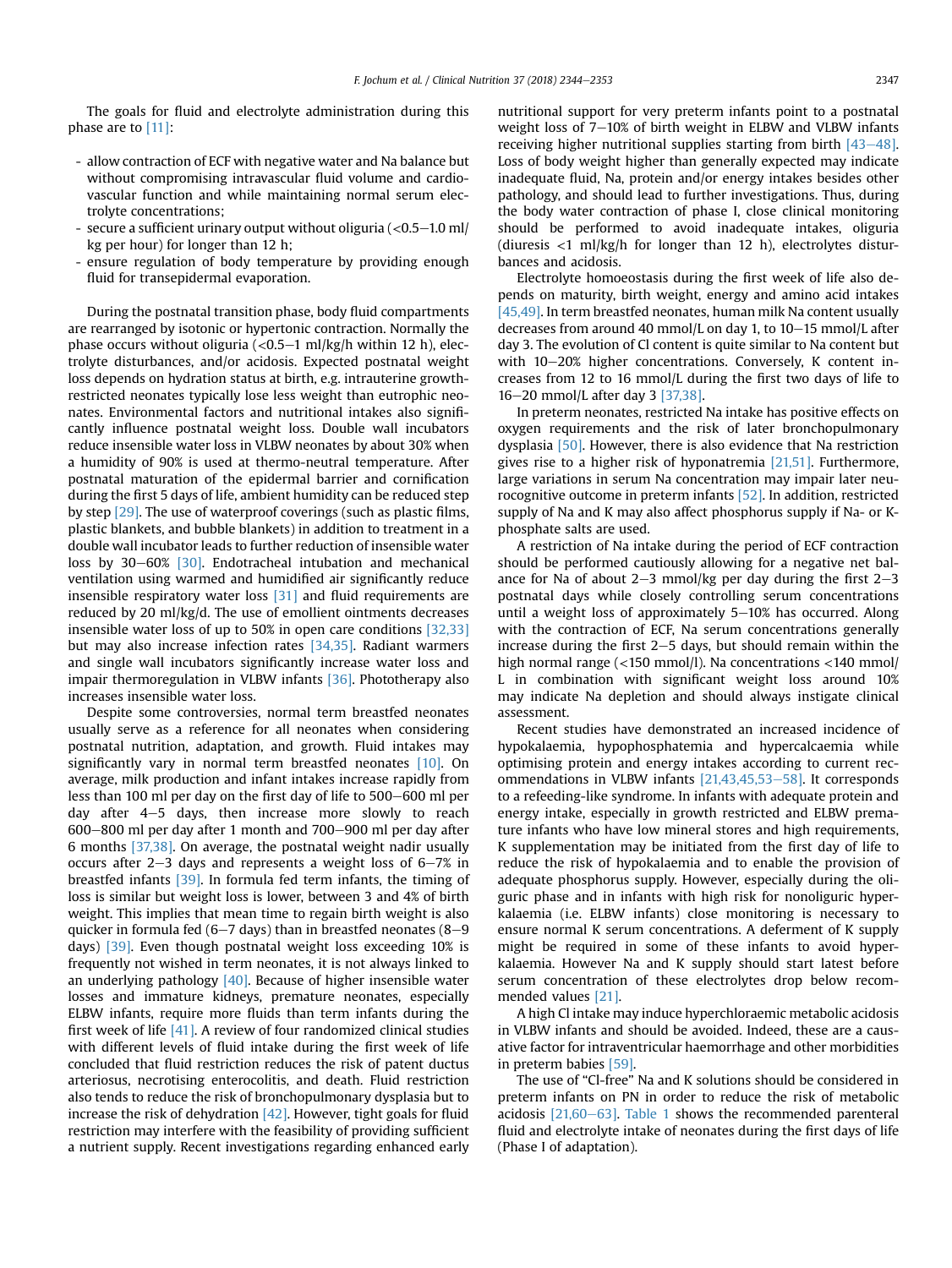<span id="page-4-0"></span>5.2. Phase II: the intermediate phase

5.3. Phase III: stable growth

## R 6.8 After initial postnatal weight loss, birth weight should usually be regained by  $7-10$  days of life (GPP, conditional recommendation, strong consensus)

The goals for fluid and electrolyte management during this intermediate phase are to [\[11\]](#page-7-0):

- replete the body for electrolyte losses and replace actual water and electrolytes;
- maintain proper fluid and electrolyte homoeostasis while the infant is regaining birth weight;

The recommended fluid intakes in phase II are based on studies suggesting that a daily fluid intake equal to or higher than 170 ml/ kg body weight per day is accompanied by high urinary Na excretion with negative Na balance, even if Na intake is as high as 10 mmol/kg body weight per day [\[64\].](#page-8-0) Fluid therapy in ELBW infants in excess of 200 ml/kg/d does not maintain Na balance, regardless of the amount of NaCl provided. There is evidence that fluid intake lower than 140 ml/kg body weight per day, together with Na intake of about 1 mmol/kg body weight per day, is adequate to maintain Na balance in ELBW neonates  $[65-70]$  $[65-70]$ .

However, in preterm infants of less than 35 weeks of gestation Na supplementation of  $4-5$  mmol/kg/day during the first 2 weeks of life led to better neurocognitive performance at the age of  $10-13$ years compared to a control group of infants with Na intake of only 1–1.5 mmol/kg/d under the study conditions [\[71\].](#page-8-0) It seems sensible to increase Na and fluid supply in order to replace electrolyte and fluid losses during the intermediate phase (see [Table 2](#page-5-0)).

Common recommendations suggest an average time to regain birth weight by about  $7-10$  days after birth. This is supported by evidence from epidemiological studies. Observations from population-based cohorts of healthy neonates point to a median time to recover birth weight in healthy neonates around 8.3 and 6.5 days (in breast-fed and formula-fed infants, respectively), but also suggest a considerable proportion of infants have not regained their birth weight before  $12-14$  days [\[39,40\]](#page-8-0). In those neonates pathology needs to be carefully excluded and the feeding regime checked.

| R 6.9 | Fluid and electrolyte homoeostasis should be maintained   |
|-------|-----------------------------------------------------------|
|       | while the infant is gaining appropriate weight during the |
|       | phase of stable growth (LoE3.                             |
|       | RG B, strong recommendation, strong consensus)            |

The goals for fluid and electrolyte management during stable growth (phase III) are to

- replace losses of water and electrolytes (maintain water and electrolyte homoeostasis).
- provide enough extra water and electrolytes to reach an adequate rate of growth with adequate fluid and electrolyte homoeostasis

Fluid requirements during stable growth are related to the expected weight gain. Water loss from stool is negligible in early life prior to establishing enteral feeding in premature infants. When full enteral feeding is achieved, faecal losses of  $5-10$  ml/kg per day are usually assumed to balance metabolic water production [\[72\].](#page-8-0)

Accretion of body mass during growth periods requires an adequate supply of electrolytes. It has been shown that restricted administration of Na impairs longitudinal growth and weight gain [\[26\]](#page-7-0). Plasma Na concentrations were normal in VLBW infants with Na intake of 1.5–2.6 mmol/kg/d and fluid intakes of  $140-170$  ml/ kg/d [\[73,74\].](#page-8-0) With more "aggressive" feeding regimes and increased growth rates, additional Na supply in relation to growth rate might be necessary.

Breast-fed term infants need as little as 0.35–0.7 mmol/kg body weight per day of Na during the first 4 months of life to achieve adequate growth [\[75\].](#page-8-0) In preterm infants, a higher growth rate explains a higher Na requirement.

The amount of K usually recommended is similar to the amount provided in human milk, about  $2-3$  mmol/kg per day [\[76\].](#page-8-0)

Preterm infants also retain about  $1.0-1.5$  mmol/kg body weight per day of K, which is about the same as foetal accretion [\[77\]](#page-8-0).

[Table 3](#page-5-0) shows the recommended parenteral fluid and electrolytes for neonates during the first month of life (phase III/stable growth).

#### Table 1

Recommended parenteral fluid and electrolyte intake during the first days of life in neonates (Phase I of adaptation).<sup>e</sup>

|                                     | Davs after birth |             |             |             |             |
|-------------------------------------|------------------|-------------|-------------|-------------|-------------|
|                                     | Day 1            | Day 2       | Day 3       | Day 4       | Day 5       |
| Fluid intake <sup>a</sup> (ml/kg/d) |                  |             |             |             |             |
| Term neonate                        | $40 - 60$        | $50 - 70$   | $60 - 80$   | $60 - 100$  | $100 - 140$ |
| Preterm neonate $>1500$ g           | $60 - 80$        | $80 - 100$  | $100 - 120$ | $120 - 140$ | $140 - 160$ |
| Preterm neonate $1000-1500$ g       | 70–90            | $90 - 110$  | $110 - 130$ | $130 - 150$ | 160-180     |
| Preterm neonate $<$ 1000 g          | $80 - 100$       | $100 - 120$ | $120 - 140$ | $140 - 160$ | $160 - 180$ |
| $Nab,d$ (mmol/kg/d)                 |                  |             |             |             |             |
| Term neonate                        | $0 - 2$          | $0 - 2$     | $0 - 2$     | $1 - 3$     | $1 - 3$     |
| Preterm neonate $>1500$ g           | $0 - 2(3)$       | $0 - 2(3)$  | $0 - 3$     | $2 - 5$     | $2 - 5$     |
| Preterm neonate $<$ 1500 g          | $0 - 2(3)$       | $0 - 2(3)$  | $0 - 5(7)$  | $2 - 5(7)$  | $2 - 5(7)$  |
| $K^{c,d}$ (mmol/kg/d)               | $0 - 3$          | $0 - 3$     | $0 - 3$     | $2 - 3$     | $2 - 3$     |
| Cl (mmol/kg/d)                      | $0 - 3$          | $0 - 3$     | $0 - 3$     | $2 - 5$     | $2 - 5$     |

a Postnatal fluid requirements are highly dependent on treatment conditions and environmental factors. Certain clinical conditions may afford modifications of daily fluid intakes, e.g. phototherapy (add volume ca. 10-20%), infants with asphyxia/respiratory distress syndrome/mechanical ventilation with humidified respiratory gases (reduce volume by ca.  $10-20%$ ).

**b** Careful adjustment of water and electrolyte administration is needed in ELBW infants at onset of diuresis and in polyuric patients. In cases of high urinary Na losses the need for Na supply may exceed 5 mmol/kg/d, especially in neonates <1500 g at the end of phase I.

<sup>c</sup> K administration should regard initial phase of oliguria and the risk of non-oliguric hyperkaliemia in VLBW infants. A deferment of parenteral K supply might be required to avoid hyperkaliemia.

<sup>d</sup> Parenteral Na and K supply should start latest before serum concentrations drop below recommended values.

<sup>e</sup> The recommendations of Table 1 are based on clinical experience, expert opinion, and extrapolated data from different studies in animals and humans.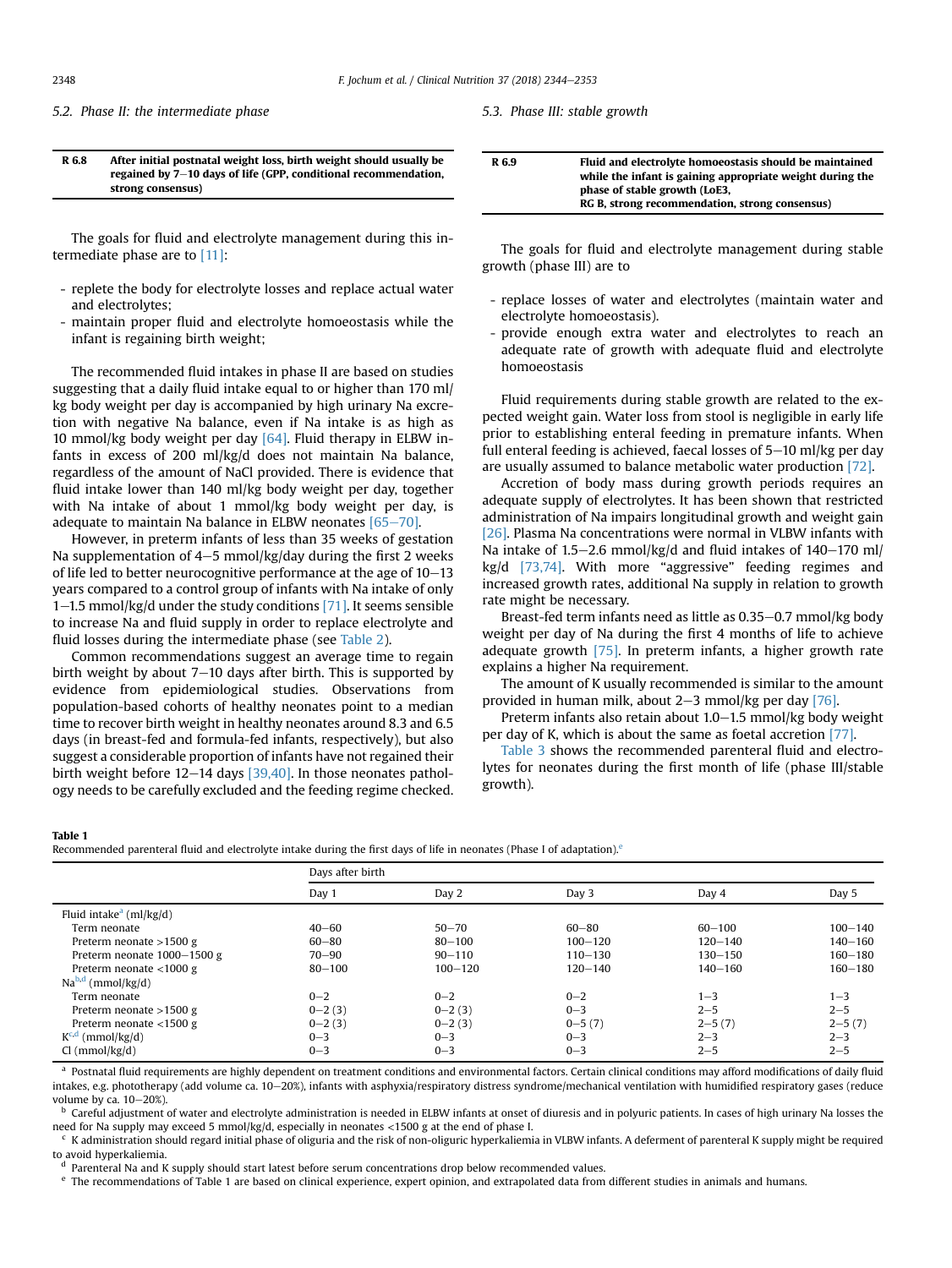#### <span id="page-5-0"></span>Table 2

Recommended parenteral fluid and electrolyte intake for neonates during the intermediate phase (phase II) - prior to the establishment of stable growth.<sup>a</sup>

|                            | Fluid $(ml/kg/d)$ | Na (mmol/kg/d) | $K$ (mmol/kg/d) | l (mmol/kg/d) |
|----------------------------|-------------------|----------------|-----------------|---------------|
| Term neonate               | 140-170           | 2-3            | $-$             | $2 - 3$       |
| Preterm neonate $>1500$ g  | 140-160           | $2 - 5$        | . <sub>—</sub>  | $2 - 5$       |
| Preterm neonate $<$ 1500 g | 140-160           | $2 - 5(7)$     |                 | $2 - 5$       |

<sup>a</sup> The recommendations of Table 2 are based on clinical experience, expert opinions, and extrapolated data from different studies on animal and men.

## 6. Children and infants beyond the neonatal period

| R 6.10 | Requirements for fluid and electrolytes for infants and children<br>(beyond the neonatal period) on PN are mainly based on empirical<br>evidence and<br>recommendations are presented in Table 5 (LoE 4, RG 0, strong<br>recommendation, strong consensus) |
|--------|------------------------------------------------------------------------------------------------------------------------------------------------------------------------------------------------------------------------------------------------------------|
| R 6.11 | The Holliday and Segar formula for calculating the maintenance                                                                                                                                                                                             |
|        | water needs in children by determining caloric/water needs from<br>weight                                                                                                                                                                                  |
|        | (see Table 4) is still regarded appropriate in the clinical setting                                                                                                                                                                                        |
|        | (GPP, strong recommendation, strong consensus)                                                                                                                                                                                                             |
| R 6.12 | Generally, an isotonic fluid should be used as intravenous fluid for<br>"maintenance hydration" in sick children especially during the<br>first 24 h.                                                                                                      |
|        | However, this should not delay the initiation of PN if PN is                                                                                                                                                                                               |
|        | indicated (LoE $1+$ , RG A, strong recommendation, strong<br>consensus)                                                                                                                                                                                    |
| R 6.13 | It should be recognized that the needs of individual patients may<br>deviate markedly from the ranges of recommended fluid intakes<br>depending on                                                                                                         |
|        | clinical circumstances such as fluid retention, dehydration or<br>excessive water losses (GPP, conditional recommendation, strong<br>consensus)                                                                                                            |

## 6.1. Fluid

Total water requirements in children and infants beyond the neonatal period mainly consist of maintenance needs, replacement of ongoing losses (urinary and stool losses) and replacement of deficits. Insensible water loss from the skin and lungs is an energy costly process that consumes a quarter of the overall caloric expenditure, 0.5 kcal per 1 ml of water lost.

Urine osmotic load results from protein catabolism and electrolyte excretion, but is little affected by carbohydrate and fat metabolism which produce metabolic water and CO<sub>2</sub>. Electrolytes, urea and other substances constitute urine osmotic load. High nitrogen and energy supply with PN require sufficient water supply as the vehicle for nutrient delivery.

Generally, water requirements parallel energy needs with 1 kcal per 1 ml water [\[78\]](#page-8-0). With increasing age and decreasing metabolic activity, maintenance water and energy requirements fall. In 1957, Holliday and Segar provided a simple-to-use formula for calculating the maintenance water needs in children by determining caloric/water needs from weight alone. Fluid requirements can be fulfilled by infusing 100 ml/kg//d (4 ml/kg/h) for every kilogram of body weight  $<$  10 kg plus 50 ml/kg/d (2 ml/ kg/h) per kg body weight between 10 and 20 kg plus 25 ml//kg/ d (1 ml/kg/h) per kg body weight above 20 kg [\[79,80\];](#page-8-0) (see [Table 4](#page-6-0)).

However, it is important to emphasize that there will be clinical situations with altered water and energy needs. Water requirements increase with fever, hyperventilation, hypermetabolism and gastrointestinal losses and decrease in renal failure and congestive heart failure. Water and energy requirements are also decreased during critical illness, mechanical ventilation and in temperature-controlled environments. It is beyond the scope of this guideline to cover individual diseases, but it is obvious that parenteral water management should be adjusted according to disease state.

## 6.2. Electrolytes

Electrolyte requirements for infants and children beyond the neonatal period are mainly based on empirical evidence and are set at the level of  $1-3$  mmol for Na and  $1-3$  mmol of K required per intake of 100 kcal  $[1,78,79,81-86]$  $[1,78,79,81-86]$ . This is close to the electrolyte composition of human breast milk or cow milk and is probably appropriate in "healthy", well hydrated children with physiological growth (i.e patients on parenteral nutritional support).

## 6.3. Maintenance of hydration

Fluid and electrolyte management is an essential part of supportive care in the acutely ill child and in children in the operative setting. Traditionally, maintenance parenteral fluids have been administered as hypotonic saline (Na  $35-77$  mmol/L in 5% dextrose in water), but a number of publications have addressed the risk of hospital-acquired hyponatremia (<135 mmol/L) and potentially fatal hyponatremic encephalopathy with this fluid and electrolyte regimen if the free water intake is not adapted to individual needs [\[87,88\].](#page-9-0)

In postoperative and critically ill children a large meta-analyses documented an increased risk of hyponatremia with the administration of hypotonic "maintenance fluids" compared to the use of isotonic (Na 140 mmol/L) fluids [\[89,90\].](#page-9-0) This was further underlined in the randomized, double-blind, controlled trial by McNab et al. [\[91\]](#page-9-0) confirming a lower risk of hyponatremia with the use of isotonic fluid (Na 140 mmol/L) as compared with a hypotonic fluid (Na 77 mmol/L) in a large heterogenous population of hospitalized children [\[91\].](#page-9-0) There is substantial evidence supporting the use of isotonic fluid as intravenous fluid for maintenance hydration in hospitalized children in addition to PN if needed.

Table 3

Recommended parenteral fluid and electrolytes intake for neonates during the first month of life with stable growth (phase III).<sup>a</sup>

|                            | Fluid $(ml/kg/d)$ | Na (mmol/kg/d) | $K$ (mmol/kg/d)   | (mmol/kg/d) |
|----------------------------|-------------------|----------------|-------------------|-------------|
| Term neonate               | 140–160           | $2 - z$        | $1.5 - ?$         | $2 - 3$     |
| Preterm neonate >1500 g    | 140-160           | <b>シーン</b>     | $ -$              | 3-5         |
| Preterm neonate $<$ 1500 g | 140-160           | $3 - 5(7)$     | $\sim$<br>$2 - 5$ | ューコ         |

<sup>a</sup> The recommendations of Table 3 are based on clinical experience, expert opinions, and extrapolated data from different studies on animal and men.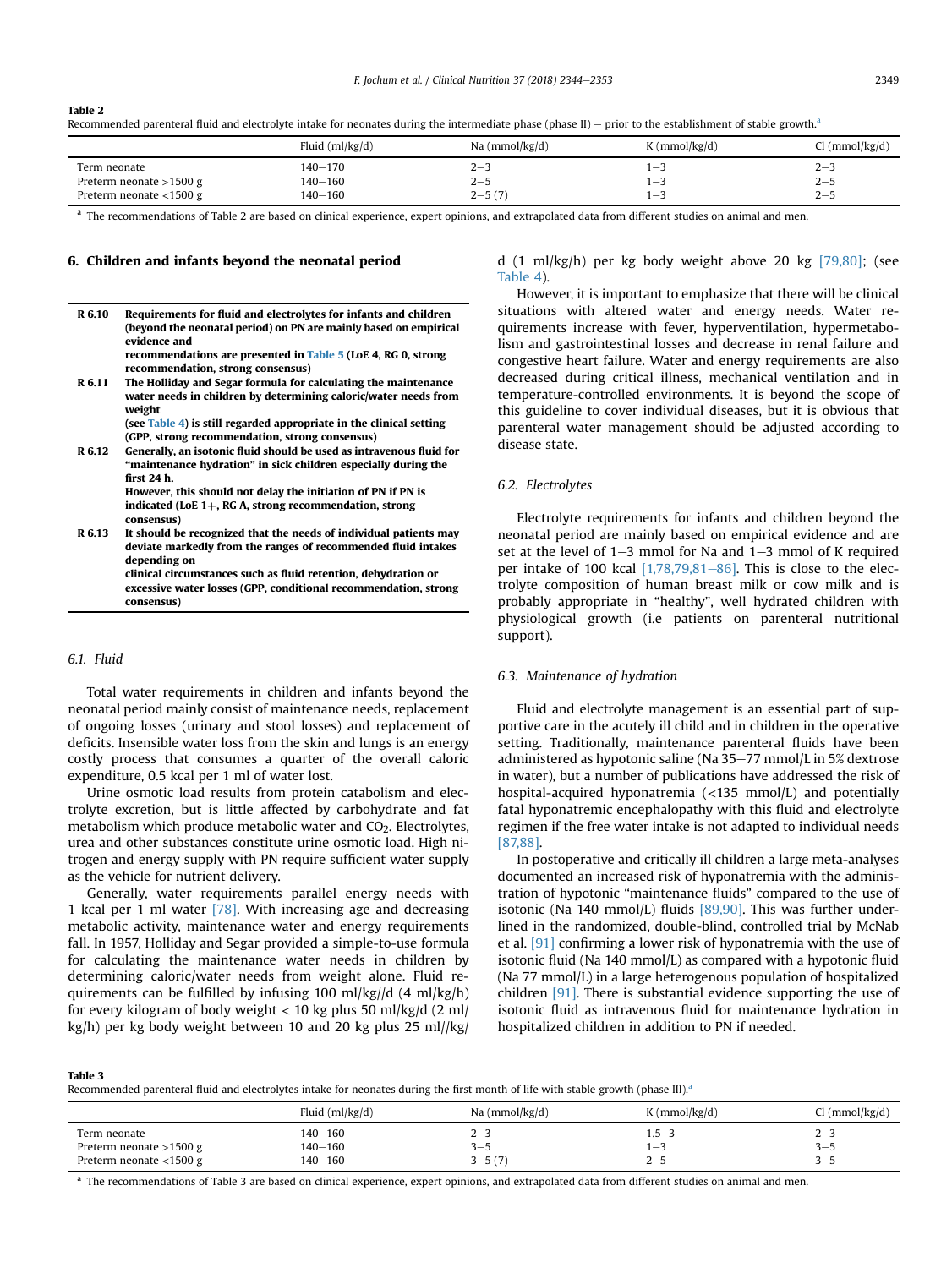#### <span id="page-6-0"></span>Table 4

Maintenance fluid requirements in children and infants beyond neonatal period (Holliday and Segar) [\[79,80\]](#page-8-0).

| Weight                                                                                                  | mL/kg/d                                                           | mL/kg/h                                                 |
|---------------------------------------------------------------------------------------------------------|-------------------------------------------------------------------|---------------------------------------------------------|
| A: the first 10 kg<br>B: weight between 10 and 20 kg<br>C: weight above 20 kg<br>Sum total requirements | 100.<br>$+50$ ml/extra kg/d<br>$+25$ ml/extra kg/d<br>$A + B + C$ | $+2$ ml/extra kg/h<br>$+1$ ml/extra kg/h<br>$A + B + C$ |

#### Table 5

Recommended parenteral fluid and electrolyte intake for children and infant beyond neonatal period.<sup>b</sup>

|                   | $<1$ $vd$   | $1 - 2$ v  | $3 - 5$ v  | $6 - 12$ v | $13 - 18$ v |
|-------------------|-------------|------------|------------|------------|-------------|
| Fluid $(ml/kg/d)$ | $120 - 150$ | $80 - 120$ | $80 - 100$ | 60–80      | $50 - 70$   |
| $Na$ (mmol/kg/d)  | $2 - 3$     | $1 - 3$    | $1 - 3$    | $1 - 3$    | $1 - 3$     |
| $K$ (mmol/kg/d)   | $1 - 3$     | $1 - 3$    | $1 - 3$    | $1 - 3$    | $1 - 3$     |
| $Cl$ (mmol/kg/d)  | $2 - 4$     | $2 - 4$    | $2 - 4$    | $2 - 4$    | $2 - 4$     |

After 1 month of age.

b The recommendations of Table 5 are based on clinical experience, expert opinions, and extrapolated data from different studies on animal and men.

Nevertheless, there have been some concerns about the nonphysiological nature of normal saline solution as it contains equal concentrations of Na and Cl. The increased Cl load has been associated with hyperchloraemia and acidosis, and there is discussion about whether it would be more appropriate to use intravenous solutions with lower Cl than Na concentrations, so called balanced solutions. At present, there is not enough evidence to strictly recommend balanced solutions over the use of normal saline.

## 7. Monitoring of parenteral fluid and electrolyte treatment

Postnatal fluid and electrolyte homoeostasis are highly dependent on postnatal environment (humidity, temperature, incubator or open radiant warmer, phototherapy). Premature neonates are vulnerable to both insufficient and excessive intakes, especially ELBW and VLBW infants. Thus in neonates, tight assessment of body water balance, prevention of high insensible water losses, and monitoring of serum electrolyte concentrations should be included in a protocol adapted to the individual condition and clinical presentation of the patient. Monitoring intervals depend on clinical status, underlying pathophysiology, medications and treatment modalities [\[10\].](#page-7-0)

Indicators of changes of hydration and electrolyte status may include:

- clinical status of the patient
- body weight and estimation of body composition
- blood electrolyte concentrations and acid base status
- fluid and electrolyte balance (it implies the measurement of urine output, urine specific gravity or osmolarity and the measurement of urine electrolyte concentrations).
- haematocrit and blood urea nitrogen

In parenterally fed infants and children, serum electrolyte concentrations and weight are usually monitored daily for the first days of treatment; then the monitoring intervals are adapted depending on the clinical status and the stability of the patient's condition.

## 8. High fecal output and water/electrolyte losses

High fecal output with subsequent water/electrolyte losses are observed in patients with some types of intestinal failure on longterm parenteral nutrition: i) Short bowel syndrome (SBS), ii) chronic intestinal pseudo-obstruction syndrome (CIPOS) and iii) total or sub-total intestinal aganglionosis (TIA). Both CIPOS and TIA are requiring, most often, an enterostomy [\[92\].](#page-9-0)

For a safe long-term management, high water-electrolytes losses require sodium supplementation and tools for decreasing gastric hypersecretion and fecal output.

## 8.1. Sodium supplementation

As discussed above, replacing sodium losses only with sodium chloride solutions exposes to high cumulative Cl intake and risk of metabolic acidosis associated hyperchloraemia. These may lead to neurological morbidities, are a causative factor of growth faltering, and should be avoided not only in premature babies on a short term, but also in older children with high water-electrolyte losses on the long term [\[59\].](#page-8-0)

In order to reduce the occurrence of these unwanted metabolic consequences, imbalance between electrolytes provided by the PN solution should be detected and corrected and part of sodium intake, in the form of sodium chloride solutions, should be replaced by, for instance, sodium lactate or sodium acetate [\[61,63\]](#page-8-0).

# 8.2. Decreasing gastric hypersecretion and fecal output

Cimetidine and ranitidine are histamine H2-receptor antagonist (H2 blockers). Several studies have shown the beneficial effects of H2 blockers in decreasing gastric hypersecretion especially in the setting of SBS  $[92-100]$  $[92-100]$  $[92-100]$ . Ranitidine has a 7 times more powerful effect than cimetidine [\[101\]](#page-9-0) and a longer duration of action [\[102,103\]](#page-9-0). Intravenous administration of ranitidine is efficient in reducing the water-electrolytes losses in SBS as well as in patients with enterostomy for CIPOS or TIA, and is indicated when enteral administration is impossible or unefficient [\[104,105\]](#page-9-0). Side effects are very rare in children [\[106\]](#page-9-0). Continuous ranitidine infusion at a lower dosage, is more efficient than intermittent infusion [\[112\].](#page-9-0) Stability of ranitidine in PN bags has been established at a dose of 10-15 mg/kg/d  $[107-111]$  $[107-111]$ . One might consider that proton-pump inhibitors (PPI) have the same effects and indications as ranitidine. However, PPIs have a different mechanism of action by decreasing acid secretion rather than gastric hypersecretion as a consequence of extensive small bowel resection. Two studies performed in adults, failed to show any difference between ranitidine and PPI [\[113,114\]](#page-9-0). Moreover, there is no data available about the stability of PPIs in PN bags.

## 9. Electrolyte disturbances

This paragraph summarizes the most frequent electrolyte disturbances which may occur in neonates on PN.

## 9.1. Hypernatraemia

Hypernatraemia (Na >145 mmol/L) is often 'iatrogenic'. Especially in VLBWI it mostly results from incorrect replacement of transepidermal water loss (TEWL), inadequate water intake, or excessive Na intake (which can be 'inadvertent') during the transition phase. Therapeutic measures should be based on the aetiology. This should be ascertained by assessment of the infant's intravascular volume and hydration status. In case of symptomatic hypovolaemia, plasma volume should be replaced. A rapid correction of hypernatremia may induce cerebral oedema, seizures and neurological injury. A reduction rate of  $10-15$  mmol/l/24 h is recommended.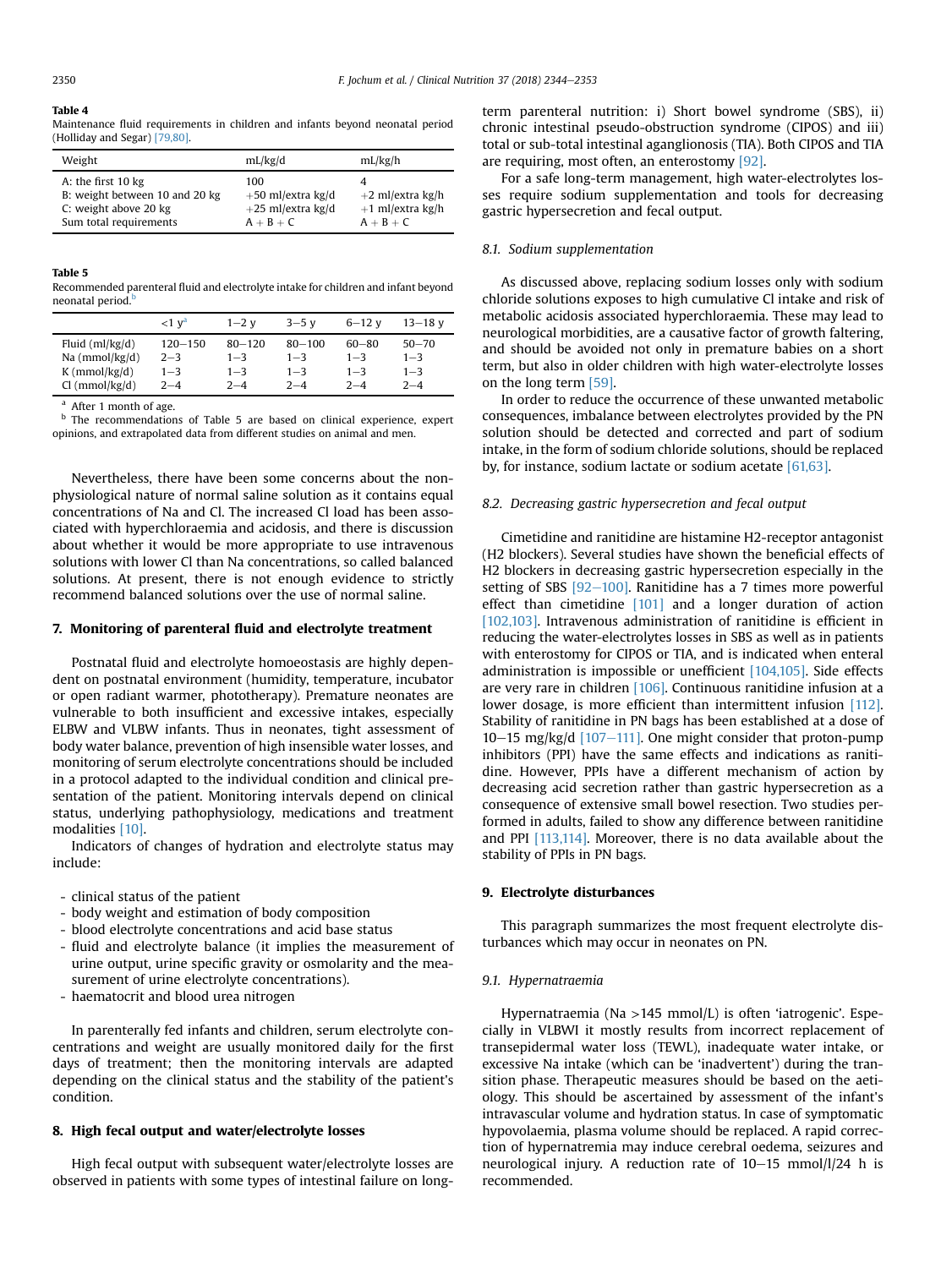#### <span id="page-7-0"></span>9.2. Hyponatraemia

Hyponatraemic states (Na <135 mmol/L) reflect absolute or relative water overload with Na pool reduced, normal or increased. Diagnostic measures for hyponatremia rely on clinical and ECF assessment (intra- and extravascular component) and urinary Na  $(uNa)$  measurement. ECF excess with inadequate postnatal weight loss or weight gain suggests water overload (acute renal failure should also be considered in case of oliguria and  $_{\text{u}}$ Na >20 mmol/l). ECF contraction with adequate weight loss or failure to growth suggests Na depletion:  $_0$ Na is <20 mmol/l and a clinical history of acute anaemia or postnatal dehydration are usual.

Finally, primary Na depletion is frequent in preterm infants born before 34 weeks gestation due to deficient proximal and distal tubule Na reabsorption (amplified due to drug side effects from e.g. caffeine, diuretics, or others), and should be anticipated.

Treatment of hyponatremia must be based on the underlying causes. Corrections of severe hyponatremia more rapid than 48-72 h have been associated with an increased risk of pontine myelinolysis.

## 9.3. Hyperkalemia

Hyperkalemia ( $K > 6$  mmol/L) may occur with or without impaired renal K excretion. Early hyperkalemia can develop in the absence of oliguria and potassium intake. Non-oliguric hyperkalemia (NOHK) should be checked for, after birth, in VLBWI at risk (lack of antenatal corticosteroids, systemic acidosis, birth asphyxia, massive haematomas, haemolysis, catabolic state, and other situations). In NOHK diuresis is usually within normal range and  $K_{\text{u}}$  > 20 mmol/l. Oliguric hyperkalemia is mostly due to renal failure and exhibits  $K<sub>u</sub> < 20$  mmol/l. Both conditions need to be identified, in order to avoid excessive K intake in PN. Severe hyperkaemia  $(K > 7$  mmo/l) requires prompt intervention.

#### 9.4. Hypokalemia

Hypokalemia (K <3.5 mmol/L) may develop in cases of enhanced demand (immaturity), electrolyte depletion (growth restriction), inadequate supply (inappropriate parenteral or enteral supply) or due to increased renal losses (f.e. as side effect of medications like caffeine or diuretics, or renal pathology). Early enhanced PN increases endogenous insulin production and promotes the transfer of K (and phosphate) into the cells for protein synthesis. It has been shown that the supply of K (and phosphate) should parallel the supply of amino acids to avoid a refeeding-like syndrome. Thus, when providing early high amino acids and energy from birth according to the revised guidelines, sufficient K intake is also required.

## 9.5. Severe metabolic acidosis

Severe metabolic acidosis ( $pH < 7.2$  with base deficit  $> 10$  mmol/L or bicarbonates  $\langle 12 \text{ mmol/L} \rangle$  during PN may be induced by high cumulative Cl intake  $\lceil$ >10 mmol/kg during the first 3 days (i.e. 3.3 mmol/kg/day on average) and >45 mmol/kg during the first 10 days (i.e. 4.5 mmol/kg/day on average)]. This could be especially the case for infants at high risk (large PDA, weight loss >15%, ELBW). The use of "Cl-free" Na and K solutions should be considered in preterm infants on PN, in order to reduce the risk of hyperchloraemia and metabolic acidosis.

## Conflict of interest

None declared.

#### References

- [1] [Koletzko B, Goulet O, Hunt J, Krohn K, Shamir R, Parenteral Nutrition](http://refhub.elsevier.com/S0261-5614(18)31167-1/sref1) [Guidelines Working Group; European Society for Clinical Nutrition and](http://refhub.elsevier.com/S0261-5614(18)31167-1/sref1) [Metabolism; European Society of Paediatric Gastroenterology, Hepatology](http://refhub.elsevier.com/S0261-5614(18)31167-1/sref1) [and Nutrition \(ESPGHAN\); European Society of Paediatric RESEARCH \(ESPR\).](http://refhub.elsevier.com/S0261-5614(18)31167-1/sref1) [Guidelines on Paediatric Parenteral Nutrition of the European Society of](http://refhub.elsevier.com/S0261-5614(18)31167-1/sref1) [Paediatric Gastroenterology, Hepatology and Nutrition \(ESPGHAN\) and the](http://refhub.elsevier.com/S0261-5614(18)31167-1/sref1) [European Society for Clinical Nutrition and Metabolism \(ESPEN\), supported](http://refhub.elsevier.com/S0261-5614(18)31167-1/sref1) [by the European Society of Paediatric Research \(ESPR\). J Pediatr Gastro](http://refhub.elsevier.com/S0261-5614(18)31167-1/sref1)enterol Nutr 2005 Nov; $41(Suppl. 2)$ : $S1-87$  $S1-87$ .
- [2] [Friis-Hansen B. Body water compartments in children: changes during](http://refhub.elsevier.com/S0261-5614(18)31167-1/sref2) [growth and related changes in body composition. Pediatrics 1961;28:](http://refhub.elsevier.com/S0261-5614(18)31167-1/sref2) [169](http://refhub.elsevier.com/S0261-5614(18)31167-1/sref2)-[81](http://refhub.elsevier.com/S0261-5614(18)31167-1/sref2)
- [3] [Fomon SJ, Haschke F, Ziegler EE, Nelson SE. Body composition of reference](http://refhub.elsevier.com/S0261-5614(18)31167-1/sref3) [children from birth to age 10 years. Am J Clin Nutr 1982;35:1169](http://refhub.elsevier.com/S0261-5614(18)31167-1/sref3)-[75.](http://refhub.elsevier.com/S0261-5614(18)31167-1/sref3)
- [4] [Fusch C, Slotboom J, Fuehrer U, Schumacher R, Keisker A, Zimmermann W,](http://refhub.elsevier.com/S0261-5614(18)31167-1/sref4) [et al. Neonatal body composition: dual energy X-ray absorptiometry, mag](http://refhub.elsevier.com/S0261-5614(18)31167-1/sref4)[netic resonance imaging, and three dimensional chemical shift imaging](http://refhub.elsevier.com/S0261-5614(18)31167-1/sref4) [versus chemical analysis in piglets. Pediatr Res 1999;46:465](http://refhub.elsevier.com/S0261-5614(18)31167-1/sref4)-[73.](http://refhub.elsevier.com/S0261-5614(18)31167-1/sref4)
- [5] [Nicholson J, Pesce M. Laboratory testing and reference values in infants and](http://refhub.elsevier.com/S0261-5614(18)31167-1/sref5) [children. In: Nelson W, Behrman R, Kliegman R, Jenson HB, editors. Textbook](http://refhub.elsevier.com/S0261-5614(18)31167-1/sref5) [of Pediatrics. Saunders WB: Philadelphia; 2002. p. 2031](http://refhub.elsevier.com/S0261-5614(18)31167-1/sref5)-[84.](http://refhub.elsevier.com/S0261-5614(18)31167-1/sref5)
- [6] [Fusch C, Hungerland E, Scharrer B, Moeller H. Water turnover of healthy](http://refhub.elsevier.com/S0261-5614(18)31167-1/sref6) [children measured by deuterated water elimination. Eur J Pediatr 1993;152:](http://refhub.elsevier.com/S0261-5614(18)31167-1/sref6)  $110 - 4$  $110 - 4$  $110 - 4$
- [7] [Martin D. Wasser und anorganische Elemente. In: Harpner H, Martin D,](http://refhub.elsevier.com/S0261-5614(18)31167-1/sref7) [Mayes P, Rodwell V, editors. Medizinische Biochemie. Berlin: Springer Ver](http://refhub.elsevier.com/S0261-5614(18)31167-1/sref7)[lag; 1983. p. 657](http://refhub.elsevier.com/S0261-5614(18)31167-1/sref7)-[71.](http://refhub.elsevier.com/S0261-5614(18)31167-1/sref7)
- [8] Winters R. Maintenance fluid therapy. The body fl[uids in pediatrics. Boston:](http://refhub.elsevier.com/S0261-5614(18)31167-1/sref8) [Little Brown; 1973](http://refhub.elsevier.com/S0261-5614(18)31167-1/sref8).
- [9] [Sinclair JC. Metabolic rate and temperature control. In: Smith CA, Nelson N,](http://refhub.elsevier.com/S0261-5614(18)31167-1/sref9) [editors. The physiology of the newborn infant. Spring](http://refhub.elsevier.com/S0261-5614(18)31167-1/sref9)field: Charles Thomas; [1976. p. 354](http://refhub.elsevier.com/S0261-5614(18)31167-1/sref9)-[415](http://refhub.elsevier.com/S0261-5614(18)31167-1/sref9).
- [10] [Fusch C, Jochum F. Water, sodium, potassium, and chloride. In: Tsang RC,](http://refhub.elsevier.com/S0261-5614(18)31167-1/sref10) [Lucas A, Uauy R, Zlotkin S, editors. Nutritional needs of the preterm Infant.](http://refhub.elsevier.com/S0261-5614(18)31167-1/sref10) [Baltimore: Williams and Wilkins; 2004.](http://refhub.elsevier.com/S0261-5614(18)31167-1/sref10)
- [11] Fusch C, Jochum F. Water, sodium, potassium and chloride. In: Koletzko B, Poindexter B, Uauy R, editors. Nutritional care of preterm infants: scientific basis and practical guidelines, vol. 110. Basel, Karger: World Rev Nutr Diet; 2014. p. 99-120. <https://doi.org/10.1159/000358461>. Epub 2014 Apr 11.
- [12] [Knutson DW, Chieu F, Bennett CM, Glassock RJ. Estimation of relative](http://refhub.elsevier.com/S0261-5614(18)31167-1/sref12) [glomerular capillary surface area in normal and hypertrophic rat kidneys.](http://refhub.elsevier.com/S0261-5614(18)31167-1/sref12) Kidney Int 1978:14:437-[43.](http://refhub.elsevier.com/S0261-5614(18)31167-1/sref12)
- [13] [Fawer CL, Torrado A, Guignard JP. Maturation of renal function in full-term](http://refhub.elsevier.com/S0261-5614(18)31167-1/sref13) and premature neonates. Helv Pediatr Acta  $1979;34:11-2$  $1979;34:11-2$ .
- [14] [Spitzer A. Renal physiology and function development. In: Edelmann CM,](http://refhub.elsevier.com/S0261-5614(18)31167-1/sref14) [editor. The kidney and urinary tract. Boston: Little Brown; 1978. p. 125](http://refhub.elsevier.com/S0261-5614(18)31167-1/sref14)-[8](http://refhub.elsevier.com/S0261-5614(18)31167-1/sref14).
- [15] [Guignard JP, Gouyon JB. Glomerular](http://refhub.elsevier.com/S0261-5614(18)31167-1/sref15) filtration rate in neonates. In: Oh W, [Guignard JP, Baumgart S, editors. Nephrology and](http://refhub.elsevier.com/S0261-5614(18)31167-1/sref15) fluid/electrolyte physi[ology. Neonatology questions and controversies. Philadelphia: Saunders WB;](http://refhub.elsevier.com/S0261-5614(18)31167-1/sref15) [2012. p. 117](http://refhub.elsevier.com/S0261-5614(18)31167-1/sref15)-[35.](http://refhub.elsevier.com/S0261-5614(18)31167-1/sref15)
- [16] [Speller AM, Moffat DB. Tubulo-vascular relationships in the developing](http://refhub.elsevier.com/S0261-5614(18)31167-1/sref16) [kidney. J Anat 1977;123:487](http://refhub.elsevier.com/S0261-5614(18)31167-1/sref16)-[500](http://refhub.elsevier.com/S0261-5614(18)31167-1/sref16).
- [17] [Chevalier RL. Developmental renal physiology of the low birthweight pre](http://refhub.elsevier.com/S0261-5614(18)31167-1/sref17)[term newborn. J Urol 1996;156:714](http://refhub.elsevier.com/S0261-5614(18)31167-1/sref17)-[9.](http://refhub.elsevier.com/S0261-5614(18)31167-1/sref17)
- [18] [Haycock GB, Aperia A. Salt and the newborn kidney. Pediatr Nephrol 1991;5:](http://refhub.elsevier.com/S0261-5614(18)31167-1/sref18)  $65 - 70.$  $65 - 70.$  $65 - 70.$  $65 - 70.$
- [19] [Friis-Hansen B. Water](http://refhub.elsevier.com/S0261-5614(18)31167-1/sref19) [the major nutrient. Acta Paediatr Scand Suppl](http://refhub.elsevier.com/S0261-5614(18)31167-1/sref19)  $1982:299:11-6$
- [20] [Jobe A, Jacobs H, Ikegami M, Ikegami M, Jacobs H. Lung protein leaks in](http://refhub.elsevier.com/S0261-5614(18)31167-1/sref20) ventilated lambs: effects of gestational age. J Appl Physiol  $1985;58:1246-51$  $1985;58:1246-51$ .
- [21] [Senterre T, Abu Zahirah I, Pieltain C, de Halleux V, Rigo J. Electrolyte and](http://refhub.elsevier.com/S0261-5614(18)31167-1/sref21) [mineral homeostasis after optimizing early macronutrient intakes in VLBW](http://refhub.elsevier.com/S0261-5614(18)31167-1/sref21) [infants on parenteral nutrition. J Pediatr Gastroenterol Nutr 2015;61\(4\):](http://refhub.elsevier.com/S0261-5614(18)31167-1/sref21)  $491 - 8$  $491 - 8$  $491 - 8$
- [22] [Worthley LI. Strong ion difference: a new paradigm or new clothes for the](http://refhub.elsevier.com/S0261-5614(18)31167-1/sref22) [Acid-base emperor. Crit Care Resuscit 1999;1\(2\):214](http://refhub.elsevier.com/S0261-5614(18)31167-1/sref22).
- [23] [Stewart PA. Modern quantitative acid-base chemistry. Can J Physiol Phar](http://refhub.elsevier.com/S0261-5614(18)31167-1/sref23)[macol 1983;61:1444](http://refhub.elsevier.com/S0261-5614(18)31167-1/sref23)-[61.](http://refhub.elsevier.com/S0261-5614(18)31167-1/sref23)
- [24] [Skellett S, Mayer A, Durward A, Tibby SM, Murdoch IA. Chasing the base](http://refhub.elsevier.com/S0261-5614(18)31167-1/sref24) defi[cit: hyperchloraemic acidosis following 0.9% saline](http://refhub.elsevier.com/S0261-5614(18)31167-1/sref24) fluid resuscitation. Arch Dis Child  $2000;83:514-6$ .
- [25] [Linshaw MA. Selected aspects of cell volume control in renal cortical and](http://refhub.elsevier.com/S0261-5614(18)31167-1/sref25) [medullary tissue. Pediatr Nephrol 1991;5:653](http://refhub.elsevier.com/S0261-5614(18)31167-1/sref25)-[65.](http://refhub.elsevier.com/S0261-5614(18)31167-1/sref25)
- [26] Bower TR, Pringle KC, Soper RT, Sodium deficit causing decreased weight [gain and metabolic acidosis in infants with ileostomy. J Pediatr Surg](http://refhub.elsevier.com/S0261-5614(18)31167-1/sref26) 1988:23:567-[72.](http://refhub.elsevier.com/S0261-5614(18)31167-1/sref26)
- [27] [Modi N. Development of renal function. Br Med Bull 1988;44:935](http://refhub.elsevier.com/S0261-5614(18)31167-1/sref27)-[56](http://refhub.elsevier.com/S0261-5614(18)31167-1/sref27).
- [28] Modi N, Hutton JL. The infl[uence of postnatal respiratory adaptation on so](http://refhub.elsevier.com/S0261-5614(18)31167-1/sref28)dium handling in preterm neonates. Early Hum Dev  $1990;21;11-20$ .
- [29] [Hammarlund K, Sedin G, Stromberg B. Transepidermal water loss in newborn](http://refhub.elsevier.com/S0261-5614(18)31167-1/sref29) [infants. VIII. Relation to gestational age and post-natal age in appropriate and](http://refhub.elsevier.com/S0261-5614(18)31167-1/sref29) [small for gestational age infants. Acta Pediatr Scand 1983;72:721](http://refhub.elsevier.com/S0261-5614(18)31167-1/sref29)-[8](http://refhub.elsevier.com/S0261-5614(18)31167-1/sref29).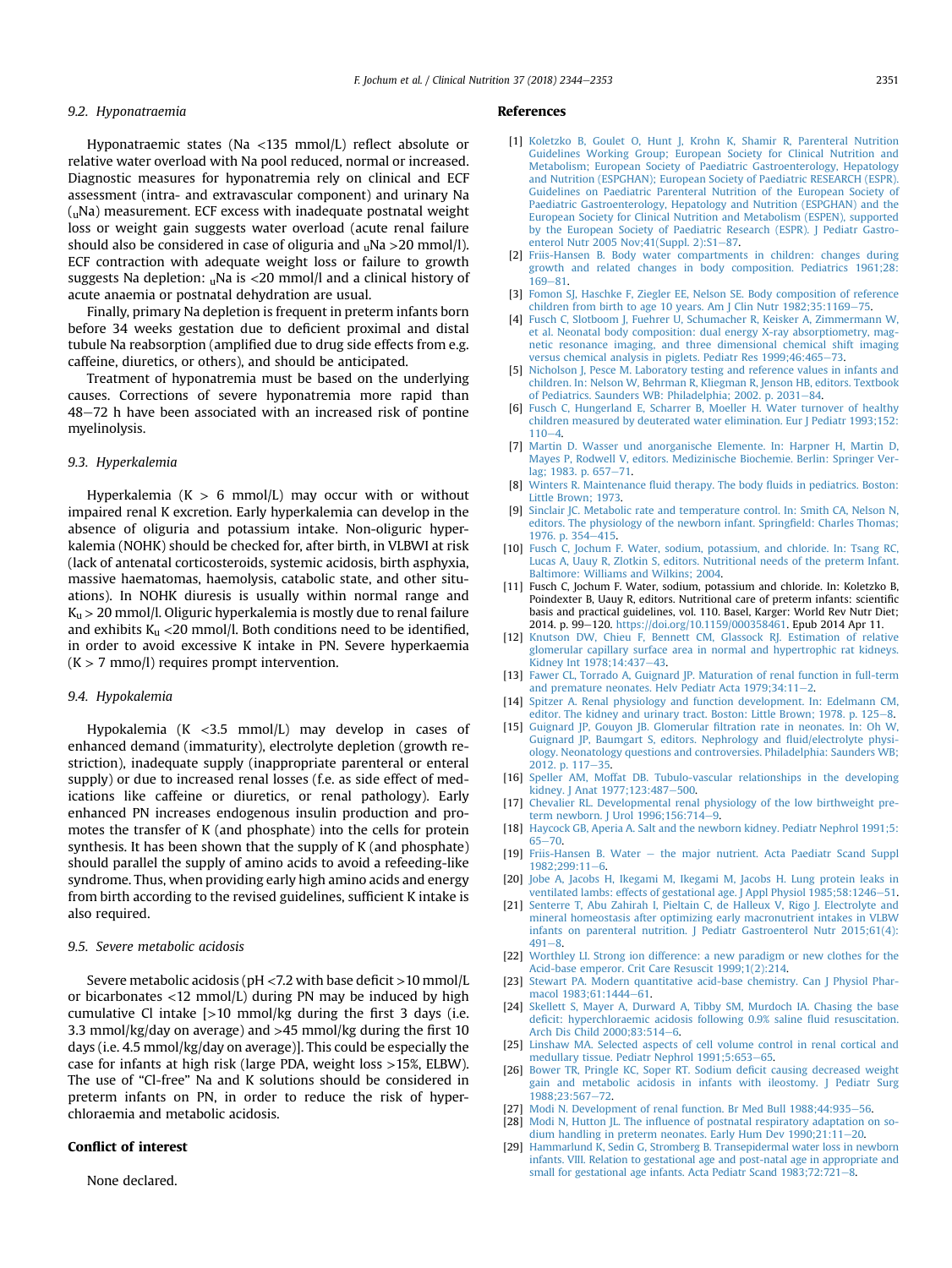- <span id="page-8-0"></span>[30] Baumgart S. Reduction of oxygen consumption, insensible water loss, and [radiant heat demand with use of a plastic blanket for low-birth weight in](http://refhub.elsevier.com/S0261-5614(18)31167-1/sref30)[fants under radiant warmers. Pediatrics 1984;74:1022](http://refhub.elsevier.com/S0261-5614(18)31167-1/sref30)-[8](http://refhub.elsevier.com/S0261-5614(18)31167-1/sref30).
- [31] [Sosulski R, Polin RA, Baumgart S. Respiratory water loss and heat balance in](http://refhub.elsevier.com/S0261-5614(18)31167-1/sref31) [intubated infants receiving humidi](http://refhub.elsevier.com/S0261-5614(18)31167-1/sref31)fied air. J Pediatr  $1983;103;307-10$  $1983;103;307-10$  $1983;103;307-10$ .
- [32] [Lane AT, Drost SS. Effects of repeated application of emollient cream to](http://refhub.elsevier.com/S0261-5614(18)31167-1/sref32) [premature neonates' skin. Pediatrics 1993;92:415](http://refhub.elsevier.com/S0261-5614(18)31167-1/sref32)-[9](http://refhub.elsevier.com/S0261-5614(18)31167-1/sref32).
- [33] [Nopper AJ, Horii KA, Sookdeo-Drost S, Wang TH, Mancini AJ, Lane AT. Topical](http://refhub.elsevier.com/S0261-5614(18)31167-1/sref33) ointment therapy benefits premature infants. J Pediatr  $1996:128:660-9$
- [34] [Conner JM, Soll RF, Edwards WH. Topical ointment for preventing infection](http://refhub.elsevier.com/S0261-5614(18)31167-1/sref34) [in preterm infants. Cochrane Database Syst Rev 2004;\(1\):CD001150.](http://refhub.elsevier.com/S0261-5614(18)31167-1/sref34)
- [35] [Edwards WH, Conner JM, Soll RF, Vermont Oxford Network Neonatal Skin](http://refhub.elsevier.com/S0261-5614(18)31167-1/sref35) [Care Study Group. The effect of prophylactic ointment therapy on nosoco](http://refhub.elsevier.com/S0261-5614(18)31167-1/sref35)[mial sepsis rates and skin integrity in infants with birth weights of 501 to](http://refhub.elsevier.com/S0261-5614(18)31167-1/sref35) 1000 g. Pediatrics 2004 May:  $113(5)$ : 1195-[203.](http://refhub.elsevier.com/S0261-5614(18)31167-1/sref35)
- [36] [Meyer MP, Payton MJ, Salmon A, Hutchinson C, de Klerk A. A clinical com](http://refhub.elsevier.com/S0261-5614(18)31167-1/sref36)[parison of radiant warmer and incubator care for preterm infants from birth](http://refhub.elsevier.com/S0261-5614(18)31167-1/sref36) to 1800 grams. Pediatrics  $2001:108:395-401$  $2001:108:395-401$ .
- [37] [Neville MC, Keller R, Seacat J, Lutes V, Neifert M, Casey C, et al. Studies in](http://refhub.elsevier.com/S0261-5614(18)31167-1/sref37) [human lactation: milk volumes in lactating women during onset of lactation](http://refhub.elsevier.com/S0261-5614(18)31167-1/sref37) and full lactation. Am I Clin Nutr  $1988:48:1375-86$  $1988:48:1375-86$
- [38] [Neville MC, Allen JC, Archer PC, Casey CE, Seacat J, Keller RP, et al. Studies in](http://refhub.elsevier.com/S0261-5614(18)31167-1/sref38) [human lactation: milk volume and nutrient composition during weaning](http://refhub.elsevier.com/S0261-5614(18)31167-1/sref38) and lactogenesis. Am J Clin Nutr  $1991:54:81-92$  $1991:54:81-92$ .
- [39] [Macdonald PD, Ross SR, Grant L, Young D. Neonatal weight loss in breast and](http://refhub.elsevier.com/S0261-5614(18)31167-1/sref39) formula fed infants. Arch Dis Child Fetal Neonatal  $2003:88(6):472-6$  $2003:88(6):472-6$  $2003:88(6):472-6$ .
- [40] [Wright CM, Parkinson KN. Postnatal weight loss in term infants: what is](http://refhub.elsevier.com/S0261-5614(18)31167-1/sref40) "normal" [and do growth charts allow for it? Arch Dis Child Fetal Neonatal](http://refhub.elsevier.com/S0261-5614(18)31167-1/sref40)  $2004.89.254 - 7$  $2004.89.254 - 7$
- [41] [Adamkin DH. Issues in the nutritional support of the ventilated baby Clin](http://refhub.elsevier.com/S0261-5614(18)31167-1/sref41) Perinatol 1998:25:79-[96.](http://refhub.elsevier.com/S0261-5614(18)31167-1/sref41)
- [42] [Bell EF, Acarregui MJ. Restricted versus liberal water intake for preventing](http://refhub.elsevier.com/S0261-5614(18)31167-1/sref42) [morbidity and mortality in preterm infants \(Cochrane Review\). In: The](http://refhub.elsevier.com/S0261-5614(18)31167-1/sref42) [Cochrane library. Chichester, UK: John Wiley](http://refhub.elsevier.com/S0261-5614(18)31167-1/sref42) & [Sons, Ltd.; 2004. Issue 1.](http://refhub.elsevier.com/S0261-5614(18)31167-1/sref42)
- [43] [Moltu SJ, Blakstad EW, Str](http://refhub.elsevier.com/S0261-5614(18)31167-1/sref43)ø[mmen K, Almaas AN, Nakstad B, Rønnestad A,](http://refhub.elsevier.com/S0261-5614(18)31167-1/sref43) [et al. Enhanced feeding and diminished postnatal growth failure in very](http://refhub.elsevier.com/S0261-5614(18)31167-1/sref43)[low-birth-weight infants. J Pediatr Gastroenterol Nutr 2014 Mar;58\(3\):](http://refhub.elsevier.com/S0261-5614(18)31167-1/sref43)  $344 - 51$  $344 - 51$
- [44] [Senterre T, Rigo J. Reduction in postnatal cumulative nutritional de](http://refhub.elsevier.com/S0261-5614(18)31167-1/sref44)ficit and [improvement of growth in extremely preterm infants. Acta Paediatr 2012](http://refhub.elsevier.com/S0261-5614(18)31167-1/sref44) Feb:101(2):e64-[70](http://refhub.elsevier.com/S0261-5614(18)31167-1/sref44).
- [45] Moltu SJ, Strømmen K, Blakstad EW, Almaas AN, Westerberg AC, Brække K, et al. Enhanced feeding in very-low-birth-weight infants may cause electrolyte disturbances and septicemia  $-$  a randomized, controlled trial. Clin Nutr 2013 Apr;32(2):207-12. <https://doi.org/10.1016/j.clnu.2012.09.004>. Epub 2012 Sep 21.
- [46] [Senterre T, Rigo J. Optimizing early nutritional support based on recent](http://refhub.elsevier.com/S0261-5614(18)31167-1/sref46) [recommendations in VLBW infants and postnatal growth restriction.](http://refhub.elsevier.com/S0261-5614(18)31167-1/sref46) Pediatr Gastroenterol Nutr 2011 Nov;53(5):536-[42.](http://refhub.elsevier.com/S0261-5614(18)31167-1/sref46)
- [47] [Christmann V, Visser R, Engelkes M, de Grauw AM, van Goudoever JB, van](http://refhub.elsevier.com/S0261-5614(18)31167-1/sref47) [Heijst AF. Yes, we can](http://refhub.elsevier.com/S0261-5614(18)31167-1/sref47)  $-$  [achieve adequate early postnatal growth in preterm](http://refhub.elsevier.com/S0261-5614(18)31167-1/sref47) [infants. Acta Paediatr 2013 Dec;102\(12\):e530.](http://refhub.elsevier.com/S0261-5614(18)31167-1/sref47)
- [48] [Maggio L, Cota F, Gallini F, Lauriola V, Zecca C, Romagnoli C. Effects of high](http://refhub.elsevier.com/S0261-5614(18)31167-1/sref48) [versus standard early protein intake on growth of extremely low birth](http://refhub.elsevier.com/S0261-5614(18)31167-1/sref48) [weight infants. J Pediatr Gastroenterol Nutr 2007;44:124](http://refhub.elsevier.com/S0261-5614(18)31167-1/sref48)-[9.](http://refhub.elsevier.com/S0261-5614(18)31167-1/sref48)
- [49] [Heimler R, Bamberger JM, Sasidharan P. The effects of early parenteral amino](http://refhub.elsevier.com/S0261-5614(18)31167-1/sref49) acids on sick premature infants. Indian J Pediatr 2010 Dec; 77(12): 13[9](http://refhub.elsevier.com/S0261-5614(18)31167-1/sref49)5-9.
- [50] [Hartnoll G, Betremieux P, Modi N. Randomised controlled trial of postnatal](http://refhub.elsevier.com/S0261-5614(18)31167-1/sref50) [sodium supplementation on body composition in 25 to 30 week gestational](http://refhub.elsevier.com/S0261-5614(18)31167-1/sref50) [age infants. Arch Dis Child Fetal Neonatal Ed 2000;82:F24](http://refhub.elsevier.com/S0261-5614(18)31167-1/sref50)-[8.](http://refhub.elsevier.com/S0261-5614(18)31167-1/sref50)
- [51] [Al-Dahhan J, Haycock GB, Nichol B, Chantler C, Stimmler L. Sodium ho](http://refhub.elsevier.com/S0261-5614(18)31167-1/sref51)[meostasis in term and preterm neonates. III. Effect of salt supplementation.](http://refhub.elsevier.com/S0261-5614(18)31167-1/sref51) Arch Dis Child 1984:59:945-[50.](http://refhub.elsevier.com/S0261-5614(18)31167-1/sref51)
- [52] [Baraton L, Ancel PY, Flamant C, Orsonneau JL, Darmaun D, Roze JC. Impact of](http://refhub.elsevier.com/S0261-5614(18)31167-1/sref52) [changes in serum sodium levels on 2-year neurologic outcomes for very](http://refhub.elsevier.com/S0261-5614(18)31167-1/sref52) [preterm neonates. Pediatrics 2009;124\(4\).](http://refhub.elsevier.com/S0261-5614(18)31167-1/sref52)
- [53] [Christmann V, de Grauw AM, Visser R, Matthijsse RP, van Goudoever JB, van](http://refhub.elsevier.com/S0261-5614(18)31167-1/sref53) [Heijst AF. Early postnatal calcium and phosphorus metabolism in preterm](http://refhub.elsevier.com/S0261-5614(18)31167-1/sref53) infants. J Pediatr Gastroenterol Nutr  $2014$  Apr;  $58(4)$ :  $398-403$ .
- [54] [Ichikawa G, Watabe Y, Suzumura H, Sairenchi T, Muto T, Arisaka O. Hypo](http://refhub.elsevier.com/S0261-5614(18)31167-1/sref54)[phosphatemia in small for gestational age extremely low birth weight in](http://refhub.elsevier.com/S0261-5614(18)31167-1/sref54)[fants receiving parenteral nutrition in the](http://refhub.elsevier.com/S0261-5614(18)31167-1/sref54) first week after birth. J Pediatr [Endocrinol Metab 2012;25\(3](http://refhub.elsevier.com/S0261-5614(18)31167-1/sref54)-[4\):317](http://refhub.elsevier.com/S0261-5614(18)31167-1/sref54)-[21.](http://refhub.elsevier.com/S0261-5614(18)31167-1/sref54)
- [55] Bonsante F, Iacobelli S, Latorre G, Rigo J, De Felice C, Robillard PY, et al. Initial amino acid intake influences phosphorus and calcium homeostasis in preterm infants  $-$  it is time to change the composition of the early parenteral nutrition. PLoS One 2013 Aug 15;8(8):e72880. [https://doi.org/10.1371/](https://doi.org/10.1371/journal.pone.0072880) [journal.pone.0072880](https://doi.org/10.1371/journal.pone.0072880). eCollection 2013.
- [56] [Bonsante F, Iacobelli S, Chantegret C, Martin D, Gouyon JB. The effect of](http://refhub.elsevier.com/S0261-5614(18)31167-1/sref56) [parenteral nitrogen and energy intake on electrolyte balance in the preterm](http://refhub.elsevier.com/S0261-5614(18)31167-1/sref56) [infant. Eur J Clin Nutr 2011 Oct;65\(10\):1088](http://refhub.elsevier.com/S0261-5614(18)31167-1/sref56)-[93](http://refhub.elsevier.com/S0261-5614(18)31167-1/sref56).
- [57] Elstgeest LE, Martens SE, Lopriore E, Walther FJ, te Pas AB. Does parenteral nutrition influence electrolyte and fluid balance in preterm infants in the first days after birth? PLoS One 2010 Feb 3;5(2):e9033. [https://doi.org/](https://doi.org/10.1371/journal.pone.0009033) [10.1371/journal.pone.0009033.](https://doi.org/10.1371/journal.pone.0009033)
- [58] [Jamin A, D'Inca R, Le Floc'h N, Kuster A, Orsonneau JL, Darmaun D, et al. Fatal](http://refhub.elsevier.com/S0261-5614(18)31167-1/sref58) [effects of a neonatal high-protein diet in low-birth-weight piglets used as a](http://refhub.elsevier.com/S0261-5614(18)31167-1/sref58) [model of intrauterine growth restriction. Neonatology 2010 Jun;97\(4\):](http://refhub.elsevier.com/S0261-5614(18)31167-1/sref58)  $321 - 8$  $321 - 8$
- [59] [Cooke RWI. Factors associated with periventricular haemorrhage in very low](http://refhub.elsevier.com/S0261-5614(18)31167-1/sref59) birth weight infants. Arch Dis Child  $1981;56:425-31$ .
- [60] [Jadhav P, Parimi PS, Kalhan SC. Parenteral amino acid and metabolic](http://refhub.elsevier.com/S0261-5614(18)31167-1/sref60) [acidosis in premature infants. J Parenter Enteral Nutr 2007 Jul](http://refhub.elsevier.com/S0261-5614(18)31167-1/sref60)-[Aug;31\(4\):](http://refhub.elsevier.com/S0261-5614(18)31167-1/sref60) [278](http://refhub.elsevier.com/S0261-5614(18)31167-1/sref60)-83
- [61] [Kermorvant-Duchemin E, Iacobelli S, Eleni-Dit-Trolli S, Bonsante F,](http://refhub.elsevier.com/S0261-5614(18)31167-1/sref61) [Kermorvant C, Sarfati G, et al. Early chloride intake does not parallel that of](http://refhub.elsevier.com/S0261-5614(18)31167-1/sref61) [sodium in extremely-low-birth-weight infants and may impair neonatal](http://refhub.elsevier.com/S0261-5614(18)31167-1/sref61) outcomes. J Pediatr Gastroenterol Nutr 2012 May:54(5):613-[9.](http://refhub.elsevier.com/S0261-5614(18)31167-1/sref61)
- [62] [Peters O, Ryan S, Matthew L, Cheng K, Lunn J. Randomised controlled trial of](http://refhub.elsevier.com/S0261-5614(18)31167-1/sref62) [acetate in preterm neonates receiving parenteral nutrition. Arch Dis Child](http://refhub.elsevier.com/S0261-5614(18)31167-1/sref62) Fetal Neonatal Ed 1997 Jul:  $77(1)$ :  $F12-5$  $F12-5$ .
- [63] Iacobelli S, Kermorvant-Duchemin S, Bonsante F, Lapillonne A, Gouyon JB. Chloride balance in preterm infants during the first week of life. Int J Pediatr
- 2012:931597. <https://doi.org/10.1155/2012/931597>. [64] [Engelke SC, Shah BL, Vasan U, Raye JR. Sodium balance in very low birth](http://refhub.elsevier.com/S0261-5614(18)31167-1/sref64)weight infants. J Pediatr  $1978:93:837-41$ .
- [65] [Asano H, Taki M, Igarashi Y. Sodium homeostasis in premature infants during](http://refhub.elsevier.com/S0261-5614(18)31167-1/sref65) [the early postnatal period: results of relative low volume of](http://refhub.elsevier.com/S0261-5614(18)31167-1/sref65) fluid and sodium [intake. Pediatr Nephrol 1987;1:C38.](http://refhub.elsevier.com/S0261-5614(18)31167-1/sref65)
- [66] [Costarino AT, Gruskay JA, Corcoran L, Polin RA, Baumgart S. Sodium re](http://refhub.elsevier.com/S0261-5614(18)31167-1/sref66)[striction versus daily maintenance replacement in very low birth weight](http://refhub.elsevier.com/S0261-5614(18)31167-1/sref66) [premature neonates: a randomized, blind therapeutic trial. J Pediatr](http://refhub.elsevier.com/S0261-5614(18)31167-1/sref66)  $1992:120:99-106.$  $1992:120:99-106.$
- [67] [Ekblad H, Kero P, Takala J, Korvenranta H, V](http://refhub.elsevier.com/S0261-5614(18)31167-1/sref67)älimäki I. Water, sodium and [acid-base balance in premature infants: therapeutical aspects. Acta Pediatr](http://refhub.elsevier.com/S0261-5614(18)31167-1/sref67) Scand 1987:76:47-[53](http://refhub.elsevier.com/S0261-5614(18)31167-1/sref67).
- [68] [Engle WD, Magness R, Faucher DJ, Arant BS, Rosenfeld CR. Sodium balance in](http://refhub.elsevier.com/S0261-5614(18)31167-1/sref68) [the growing preterm infant. Infant Pediatr Res 1985;19:376a](http://refhub.elsevier.com/S0261-5614(18)31167-1/sref68).
- [69] [Lorenz JM, Kleinman LI, Kotagal UR, Reller MD. Water balance in very low](http://refhub.elsevier.com/S0261-5614(18)31167-1/sref69)[birthweight infants: relationship to water and sodium intake and effect on](http://refhub.elsevier.com/S0261-5614(18)31167-1/sref69) [outcome. J Pediatr 1982;101:423](http://refhub.elsevier.com/S0261-5614(18)31167-1/sref69)-[32.](http://refhub.elsevier.com/S0261-5614(18)31167-1/sref69)
- [70] [Shaffer SG, Meade VM. Sodium balance and extracellular volume regulation](http://refhub.elsevier.com/S0261-5614(18)31167-1/sref70) [in very low birth weight infants. J Pediatr 1989;115:285](http://refhub.elsevier.com/S0261-5614(18)31167-1/sref70)-[90.](http://refhub.elsevier.com/S0261-5614(18)31167-1/sref70)
- [71] [Al-Dahhan J, Jannoun L, Haycock GB. Effect of salt supplementation of](http://refhub.elsevier.com/S0261-5614(18)31167-1/sref71) [newborn premature infants on neurodevelopmental outcome at 10](http://refhub.elsevier.com/S0261-5614(18)31167-1/sref71)-[13](http://refhub.elsevier.com/S0261-5614(18)31167-1/sref71) [years of age. Arch Dis Child Fetal Neonatal 2002;86:120](http://refhub.elsevier.com/S0261-5614(18)31167-1/sref71)-[3.](http://refhub.elsevier.com/S0261-5614(18)31167-1/sref71)
- [72] Catzeflis C, Schutz Y, Micheli JL, Welsch C, Arnaud MJ, Jéquier E. Whole body [protein synthesis and energy expenditure in very low birth weight infants.](http://refhub.elsevier.com/S0261-5614(18)31167-1/sref72) [Pediatr Res 1985;19:679](http://refhub.elsevier.com/S0261-5614(18)31167-1/sref72)-[87](http://refhub.elsevier.com/S0261-5614(18)31167-1/sref72).
- [73] [Day GM, Radde IC, Balfe JW, Chance GW. Electrolyte abnormalities in very](http://refhub.elsevier.com/S0261-5614(18)31167-1/sref73) [low birthweight infants. Pediatr Res 1976;10:522](http://refhub.elsevier.com/S0261-5614(18)31167-1/sref73)-[6.](http://refhub.elsevier.com/S0261-5614(18)31167-1/sref73)
- [74] [Polberger SK, Axelsson IA, Raiha NC. Growth of very low birth weight in](http://refhub.elsevier.com/S0261-5614(18)31167-1/sref74)[fants on varying amounts of human milk protein. Pediatr Res 1989;25:](http://refhub.elsevier.com/S0261-5614(18)31167-1/sref74)  $414 - 9.$  $414 - 9.$  $414 - 9.$
- [75] [Ziegler EE, Fomon SJ. Major minerals. In: Fomon SJ, editor. Infant nutrition.](http://refhub.elsevier.com/S0261-5614(18)31167-1/sref75) [Philadelphia: Saunders, WB; 1974. p. 267](http://refhub.elsevier.com/S0261-5614(18)31167-1/sref75)-[97.](http://refhub.elsevier.com/S0261-5614(18)31167-1/sref75)
- [76] [Gross SJ. Growth and biochemical response of preterm infants fed human](http://refhub.elsevier.com/S0261-5614(18)31167-1/sref76) milk or modifi[ed infant formula. N Engl J Med 1983;308:237](http://refhub.elsevier.com/S0261-5614(18)31167-1/sref76)-[41.](http://refhub.elsevier.com/S0261-5614(18)31167-1/sref76)
- [77] Butterfi[eld J, Lubchenco LO, Bergstedt J, O](http://refhub.elsevier.com/S0261-5614(18)31167-1/sref77)'Brien D. Patterns in electrolyte [andnitrogen balance in the newborn premature infant. Pediatrics 1960;26:](http://refhub.elsevier.com/S0261-5614(18)31167-1/sref77) [777](http://refhub.elsevier.com/S0261-5614(18)31167-1/sref77)-[91.](http://refhub.elsevier.com/S0261-5614(18)31167-1/sref77)
- [78] [Darrow DC, Pratt EL. Fluid therapy; relation to tissue composition and the](http://refhub.elsevier.com/S0261-5614(18)31167-1/sref78) [expenditure of water and electrolyte. J Am Med Assoc 1950 May 27;143\(4\):](http://refhub.elsevier.com/S0261-5614(18)31167-1/sref78)  $365 - 73.$  $365 - 73.$  $365 - 73.$
- [79] [Chesney CR. The maintenance need for water in parenteral](http://refhub.elsevier.com/S0261-5614(18)31167-1/sref79) fluid therapy, by [Malcolm A. Holliday, MD, and William E. Segar, MD, Pediatrics, 1957;19:](http://refhub.elsevier.com/S0261-5614(18)31167-1/sref79) [823](http://refhub.elsevier.com/S0261-5614(18)31167-1/sref79)-[832. Pediatrics 1998 Jul;102\(1 Pt 2\):229](http://refhub.elsevier.com/S0261-5614(18)31167-1/sref79)-[30.](http://refhub.elsevier.com/S0261-5614(18)31167-1/sref79)
- [80] [Holliday MA, Segar WE. The maintenance need for water in parenteral](http://refhub.elsevier.com/S0261-5614(18)31167-1/sref80) fluid therapy. Pediatrics 1957 May;  $19(5)$ :  $823-32$ .
- [81] [Allison ME, Walker V. The sodium and potassium intake of 3 to 5 year olds.](http://refhub.elsevier.com/S0261-5614(18)31167-1/sref81) [Arch Dis Child 1986;61:159](http://refhub.elsevier.com/S0261-5614(18)31167-1/sref81)-[63.](http://refhub.elsevier.com/S0261-5614(18)31167-1/sref81)
- [82] [Kanarek KS, Williams PR, Curran JS. Total parenteral nutrition in infants and](http://refhub.elsevier.com/S0261-5614(18)31167-1/sref82) [children. Adv Pediatr 1982;29:151](http://refhub.elsevier.com/S0261-5614(18)31167-1/sref82)-[81.](http://refhub.elsevier.com/S0261-5614(18)31167-1/sref82)
- [83] [Liappis N, Reimnitz P. Reference values of sodium, potassium, calcium,](http://refhub.elsevier.com/S0261-5614(18)31167-1/sref83) [chloride and inorganic phosphate excretion in 24-hour urine of healthy](http://refhub.elsevier.com/S0261-5614(18)31167-1/sref83) [children. \[Article in German\]. Klin Pediatr 1984;196:367](http://refhub.elsevier.com/S0261-5614(18)31167-1/sref83)-[9.](http://refhub.elsevier.com/S0261-5614(18)31167-1/sref83)
- [84] [Jochum F, Krohn K, Kohl M, Loui A, Nomayo A. Koletzko B und das DGEM](http://refhub.elsevier.com/S0261-5614(18)31167-1/sref84) [Steering Committee Parenterale Ern](http://refhub.elsevier.com/S0261-5614(18)31167-1/sref84)ährung in der Kinder- und Jugend[medizin S3-Guideline of the German Society for Nutritional Medicine](http://refhub.elsevier.com/S0261-5614(18)31167-1/sref84) [\(DGEM\) in Cooperation with the GESKES, the AKE, the DGKJ and the GNPI.](http://refhub.elsevier.com/S0261-5614(18)31167-1/sref84) [Parenterale Nutrition in Paediatrics Aktuel Ernahrungsmed 2014;39:](http://refhub.elsevier.com/S0261-5614(18)31167-1/sref84)  $e99 - 147$  $e99 - 147$  $e99 - 147$ .
- [85] [Jochum F, Krohn K, Kohl M, Loui A, Nomayo A, Koletzko B, und das DGEM](http://refhub.elsevier.com/S0261-5614(18)31167-1/sref85) [Steering Committee. Parenterale Ern](http://refhub.elsevier.com/S0261-5614(18)31167-1/sref85)ährung von Kindern und Jugend[lichen: Empfehlungen und Experten-Statements. Essentials der S3-](http://refhub.elsevier.com/S0261-5614(18)31167-1/sref85) Leitlinie der Deutschen Gesellschaft für Ernährungsmedizin (DGEM) in [Zusammenarbeit mit der Gesellschaft für Klinische Ern](http://refhub.elsevier.com/S0261-5614(18)31167-1/sref85)ährung der [Schweiz \(GESKES\), der](http://refhub.elsevier.com/S0261-5614(18)31167-1/sref85) Ö[sterreichischen Arbeitsgemeinschaft für Klini](http://refhub.elsevier.com/S0261-5614(18)31167-1/sref85) [sche Ern](http://refhub.elsevier.com/S0261-5614(18)31167-1/sref85)ä[hrung \(AKE\), der Deutschen Gesellschaft für Kinder- und](http://refhub.elsevier.com/S0261-5614(18)31167-1/sref85) [Jugendmedizin \(DGKJ\), sowie der Gesellschaft für Neonatologie und](http://refhub.elsevier.com/S0261-5614(18)31167-1/sref85)